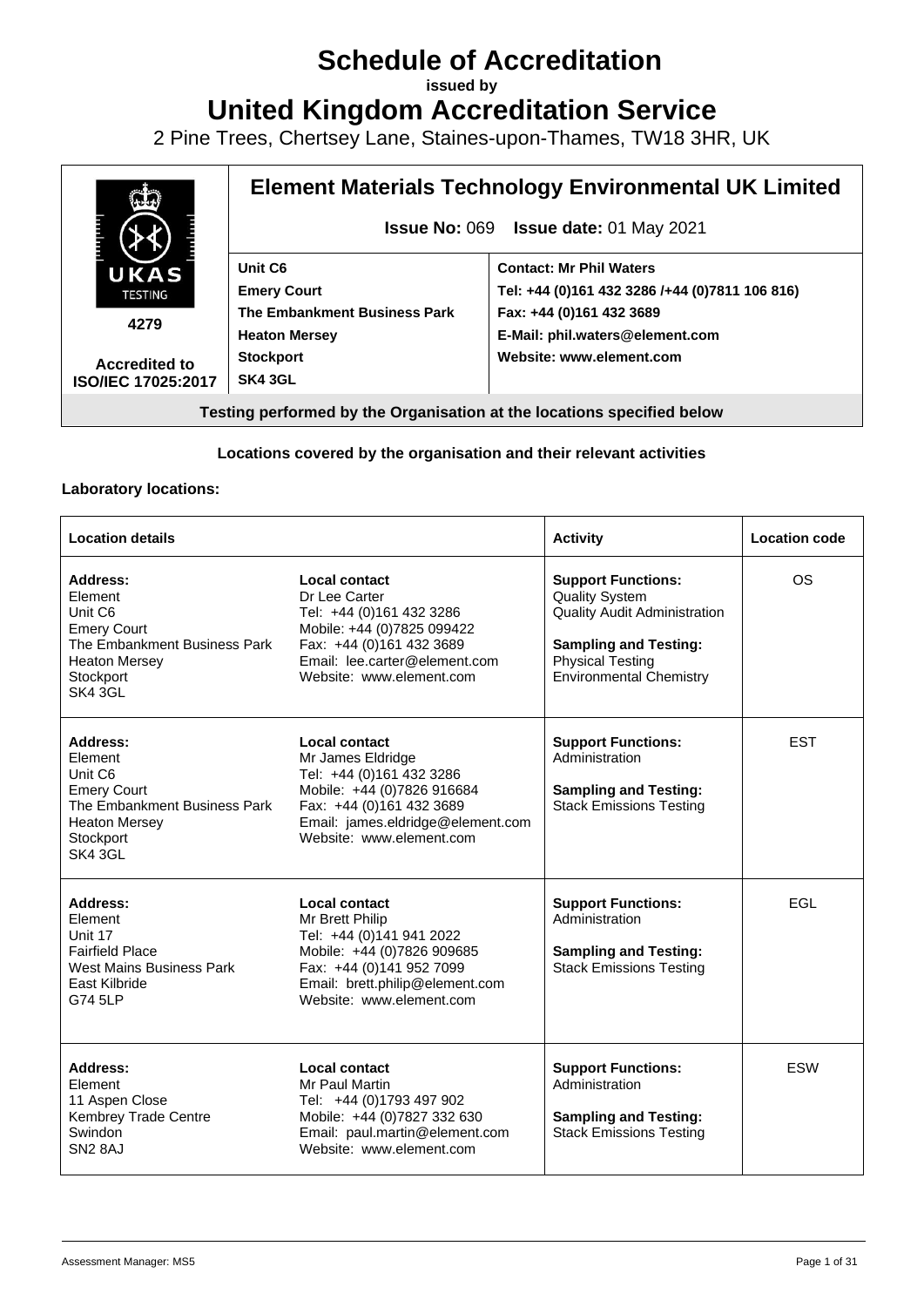

# **Schedule of Accreditation issued by United Kingdom Accreditation Service**

2 Pine Trees, Chertsey Lane, Staines-upon-Thames, TW18 3HR, UK

# **Element Materials Technology Environmental UK Limited**

**4279 Accredited to ISO/IEC 17025:2017**

**Issue No:** 069 **Issue date:** 01 May 2021

| <b>Location details</b>                                                                                                             |                                                                                                                                                                                                       | <b>Activity</b>                                                                                               | <b>Location code</b> |
|-------------------------------------------------------------------------------------------------------------------------------------|-------------------------------------------------------------------------------------------------------------------------------------------------------------------------------------------------------|---------------------------------------------------------------------------------------------------------------|----------------------|
| <b>Address:</b><br>Element<br>Unit D8<br>North City Business Park<br>North Road<br>Finglas<br>Dublin 11                             | <b>Local contact</b><br>Mr Pat O'Brien<br>Tel: 00353 (86) 4161434<br>Email: patrick.obrien@element.com<br>Website: www.element.com                                                                    | <b>Support Functions:</b><br>Administration<br><b>Sampling and Testing:</b><br><b>Stack Emissions Testing</b> | EDU                  |
| Address:<br>Element<br>Unit 4a<br>Adwick Park<br>Wath Upon Dearne<br>Rotherham<br>S63 5AB                                           | <b>Local contact</b><br>Mr Derek Myers<br>Tel: +44 (0) 1709 874469<br>Mobile: +44 (0)7870 177819<br>Fax: +44 (0)161 432 3689<br>Email: derek.myers@element.com<br>Website: www.element.com            | <b>Support Functions:</b><br>Administration<br><b>Sampling and Testing:</b><br><b>Stack Emissions Testing</b> | ERO                  |
| Address:<br>Element<br>Unit 37<br><b>Evans Business Centre</b><br><b>Western Industrial Estate</b><br>Caerphilly<br><b>CF83 1BE</b> | <b>Local contact</b><br>Mr Paul Martin<br>Tel: +44 (0)1793 497 902<br>Mobile: +44 (0)7827 332 630<br>Fax: +44 (0)1793 430 533<br>Email: paul.martin@element.com<br>Website: www.element.com           | <b>Support Functions:</b><br>Administration<br><b>Sampling and Testing:</b><br><b>Stack Emissions Testing</b> | <b>ECA</b>           |
| Address:<br>Element<br>Shields Road<br>Newcastle Upon Tyne<br>Tyne & Wear<br>NE62YD                                                 | <b>Local contact</b><br><b>Mr Mark Elliott</b><br>Tel: +44 (0) 141 941 2022<br>Mobile: +44 (0)7860 925746<br>Fax: +44 (0) 141 952 7099<br>Email: mark.elliott@element.com<br>Website: www.element.com | <b>Support Functions:</b><br>Administration<br><b>Sampling and Testing:</b><br><b>Stack Emissions Testing</b> | <b>ENE</b>           |
| <b>Address:</b><br>Element<br>North Luton Industrial Estate<br>Sedgewick Road<br>Luton<br>Bedfordshire<br>LU4 9DT                   | <b>Local contact</b><br>Mr Paul Martin<br>Tel: +44 (0)1793 497 902<br>Mobile: +44 (0)7827 332 630<br>Fax: +44 (0)1793 430 533<br>Email: paul.martin@element.com<br>Website: www.element.com           | <b>Support Functions:</b><br>Administration<br><b>Sampling and Testing:</b><br><b>Stack Emissions Testing</b> | ELU                  |
| <b>Address:</b><br>Element<br>Unit 3<br>Wednesbury One<br><b>Black Country New Road</b><br>Wednesbury<br><b>WS107NZ</b>             | <b>Local Contact</b><br>Mr James Eldridge<br>Tel: +44 (0)161 432 3286<br>Mobile: +44 (0)7826 916684<br>Fax: +44 (0)161 432 3689<br>Email: james.eldridge@element.com<br>Website: www.element.com      | <b>Support Functions:</b><br>Administration<br><b>Sampling and Testing:</b><br><b>Stack Emissions Testing</b> | EWE                  |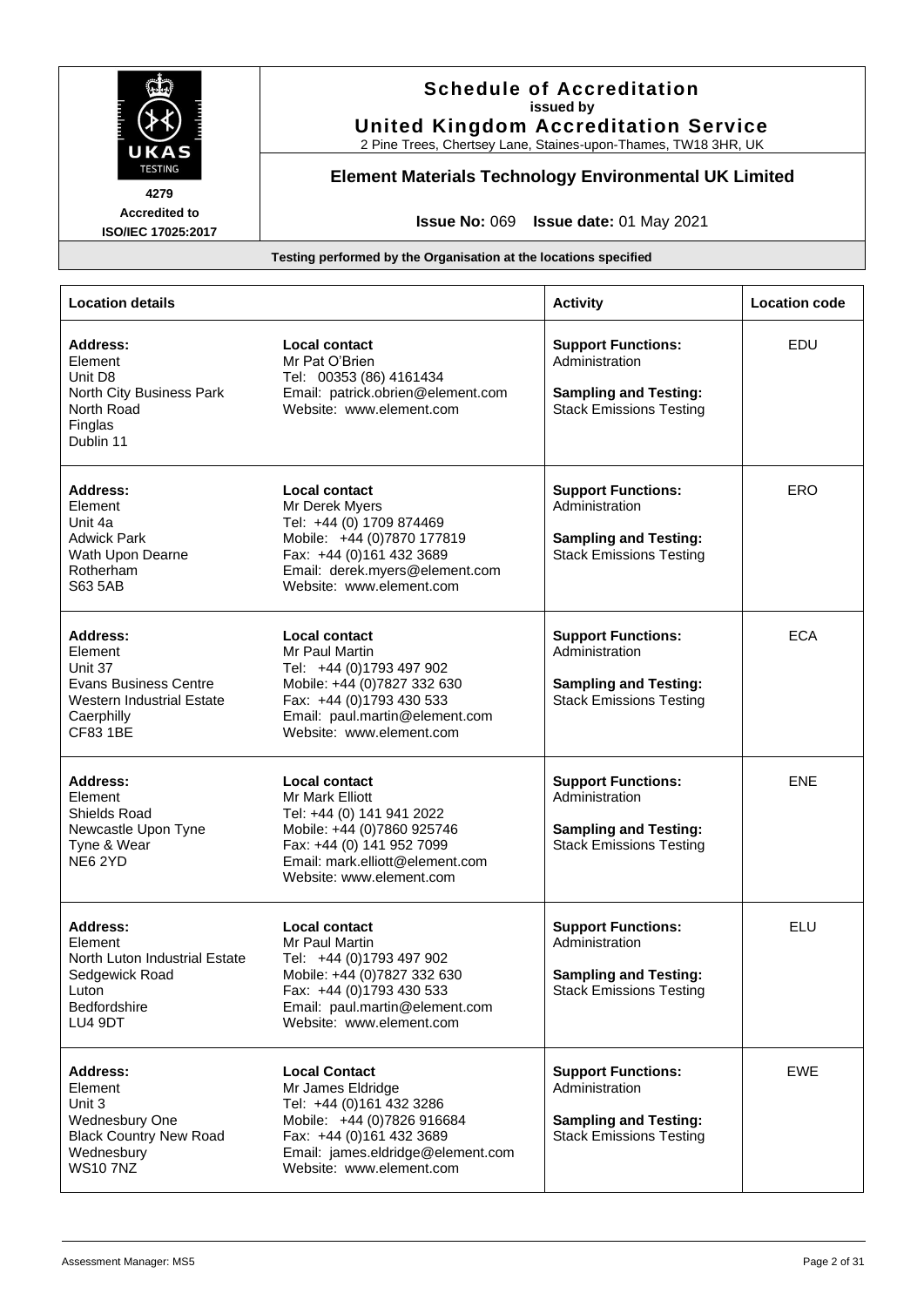

|                                                     |                                                                                                                        | <b>Activity</b>                                                | <b>Location code</b> |
|-----------------------------------------------------|------------------------------------------------------------------------------------------------------------------------|----------------------------------------------------------------|----------------------|
| Address:<br>Cutbush Commercial<br>Cutbush Lane East | <b>Local Contact</b><br>Mr Phil Waters<br>Tel: +44 (0)161 432 3286                                                     | <b>Support Functions:</b><br>Administration                    | ERE                  |
| Reading<br><b>Berkshire</b><br>RG2 9AF              | Mobile: +44 (0)7811 106 816<br>Fax: +44 (0)161 432 3689<br>E-Mail: phil.waters@element.com<br>Website: www.element.com | <b>Sampling and Testing:</b><br><b>Stack Emissions Testing</b> |                      |
|                                                     |                                                                                                                        |                                                                |                      |

#### **Site activities performed away from the locations listed above:**

| <b>Location details</b>                                 | <b>Activity</b>                | Location code |
|---------------------------------------------------------|--------------------------------|---------------|
| <b>Customer Sites requiring Stack Emissions Testing</b> | <b>Stack Emissions Testing</b> | All           |
| Customer Landfill Sites requiring sampling              | <b>Sampling Landfill Gases</b> | Αll           |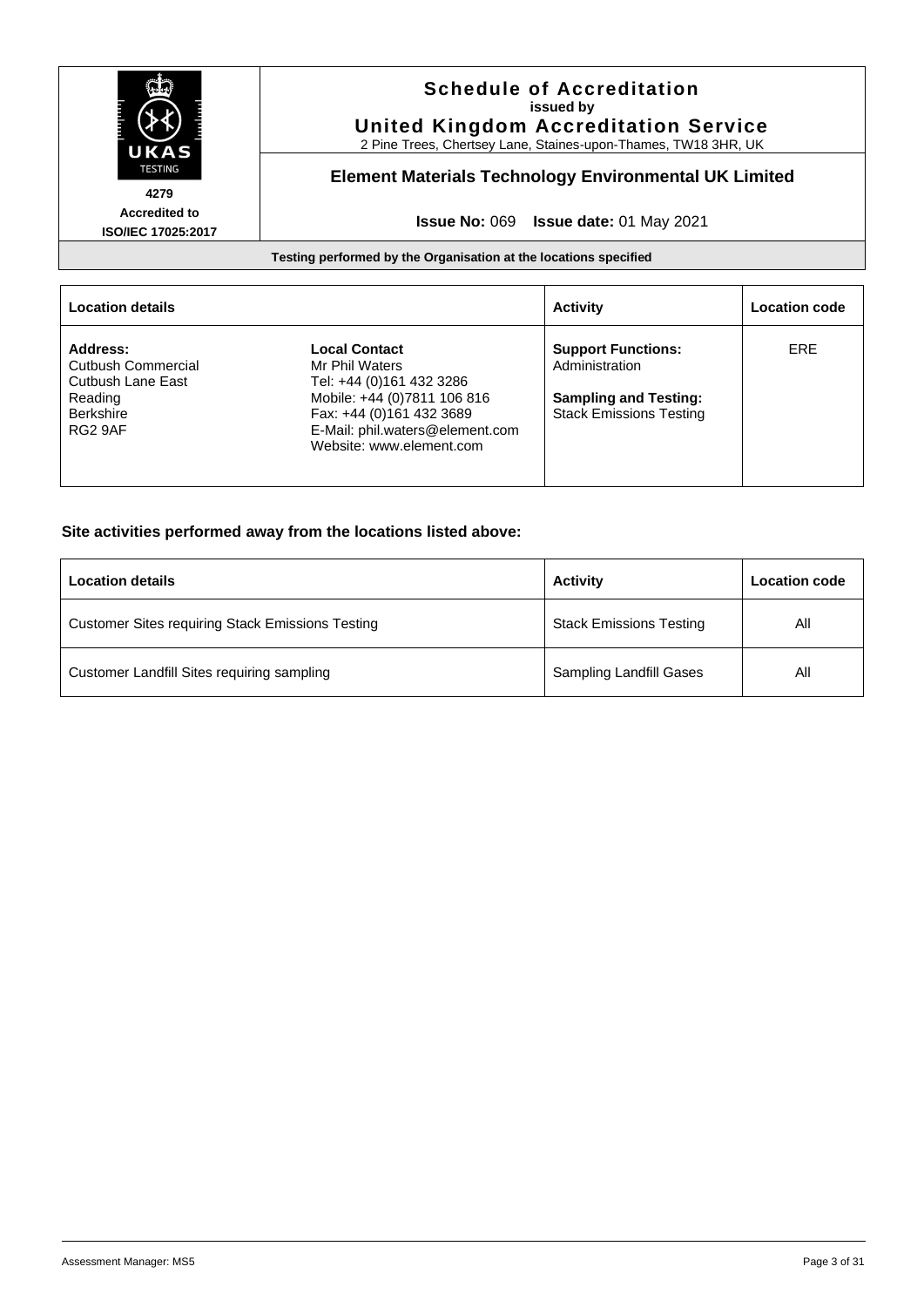

# **Schedule of Accreditation issued by United Kingdom Accreditation Service**

2 Pine Trees, Chertsey Lane, Staines-upon-Thames, TW18 3HR, UK

# **Element Materials Technology Environmental UK Limited**

**Issue No:** 069 **Issue date:** 01 May 2021

**Testing performed by the Organisation at the locations specified**

#### DETAIL OF ACCREDITATION

| Materials/Products tested                          | Type of test/Properties<br>measured/Range of<br>measurement                                    | Standard specifications/<br>Equipment/Techniques used                                                                                                                                                                                                            | Location<br>Code         |
|----------------------------------------------------|------------------------------------------------------------------------------------------------|------------------------------------------------------------------------------------------------------------------------------------------------------------------------------------------------------------------------------------------------------------------|--------------------------|
| <b>Testing of Stack Emissions</b><br>to Atmosphere | Sampling with subsequent<br>analysis by an ISO/IEC 17025<br><b>Accredited Laboratory</b>       | National, European, International<br>and Environment Agency<br>specified standards including<br>MIDs and Documented In-House<br>work instructions to meet the<br>requirements of the Environment<br>Agency (MCERTS) Performance<br>Standard and BS EN 15259:2007 |                          |
|                                                    | <b>Total Particulate Matter</b>                                                                | BS EN 13284-1:2017<br>$(CAT-TP-01)$                                                                                                                                                                                                                              | All except<br>ERE        |
|                                                    | <b>Particulate Matter</b><br><10 micron ( $PM_{10}$ and $PM_{2.5}$ )                           | BS EN ISO 23210:2009<br>(CAT-TP-18)                                                                                                                                                                                                                              | All except<br><b>ERE</b> |
|                                                    | Odour<br>(direct sampling of dry stacks<br>and dynamic dilution sampling<br>of hot wet stacks) | BS EN 13725:2003<br>(CAT-TP-30)                                                                                                                                                                                                                                  | All except<br><b>ERE</b> |
|                                                    | Oil mist, Tar and bitumen fume                                                                 | BS EN 13284-1:2017 & MDHS 84<br>(CAT-TP-37)                                                                                                                                                                                                                      | All except<br>ERE        |
|                                                    | Hydrogen Chloride                                                                              | BS EN 1911:2010<br>$(CAT-TP-11)$                                                                                                                                                                                                                                 | All except<br>ERE        |
|                                                    | Hydrogen Fluoride                                                                              | BS ISO 15713:2006<br>(CAT-TP-10)                                                                                                                                                                                                                                 | All except<br>ERE        |
|                                                    | <b>Sulphur Dioxide</b>                                                                         | BS EN 14791:2017<br>(CAT-TP-09)                                                                                                                                                                                                                                  | All except<br><b>ERE</b> |
|                                                    | Ammonia                                                                                        | BS EN ISO 21877:2019<br>$(CAT-TP-14)$                                                                                                                                                                                                                            | All except<br>ERE        |
|                                                    | Hydrogen Sulphide                                                                              | US EPA Method 11<br>(CAT-TP-15)                                                                                                                                                                                                                                  | All except<br>ERE        |
|                                                    | Hydrogen Cyanide                                                                               | US EPA OTM 029<br>(CAT-TP-12)                                                                                                                                                                                                                                    | All except<br>ERE        |
|                                                    | Sulphuric Acid (Sulphuric acid<br>mist & Sulphur Trioxide)                                     | US EPA Method 8<br>(CAT-TP-42)                                                                                                                                                                                                                                   | All except<br>ERE        |
|                                                    |                                                                                                |                                                                                                                                                                                                                                                                  |                          |

**4279 Accredited to ISO/IEC 17025:2017**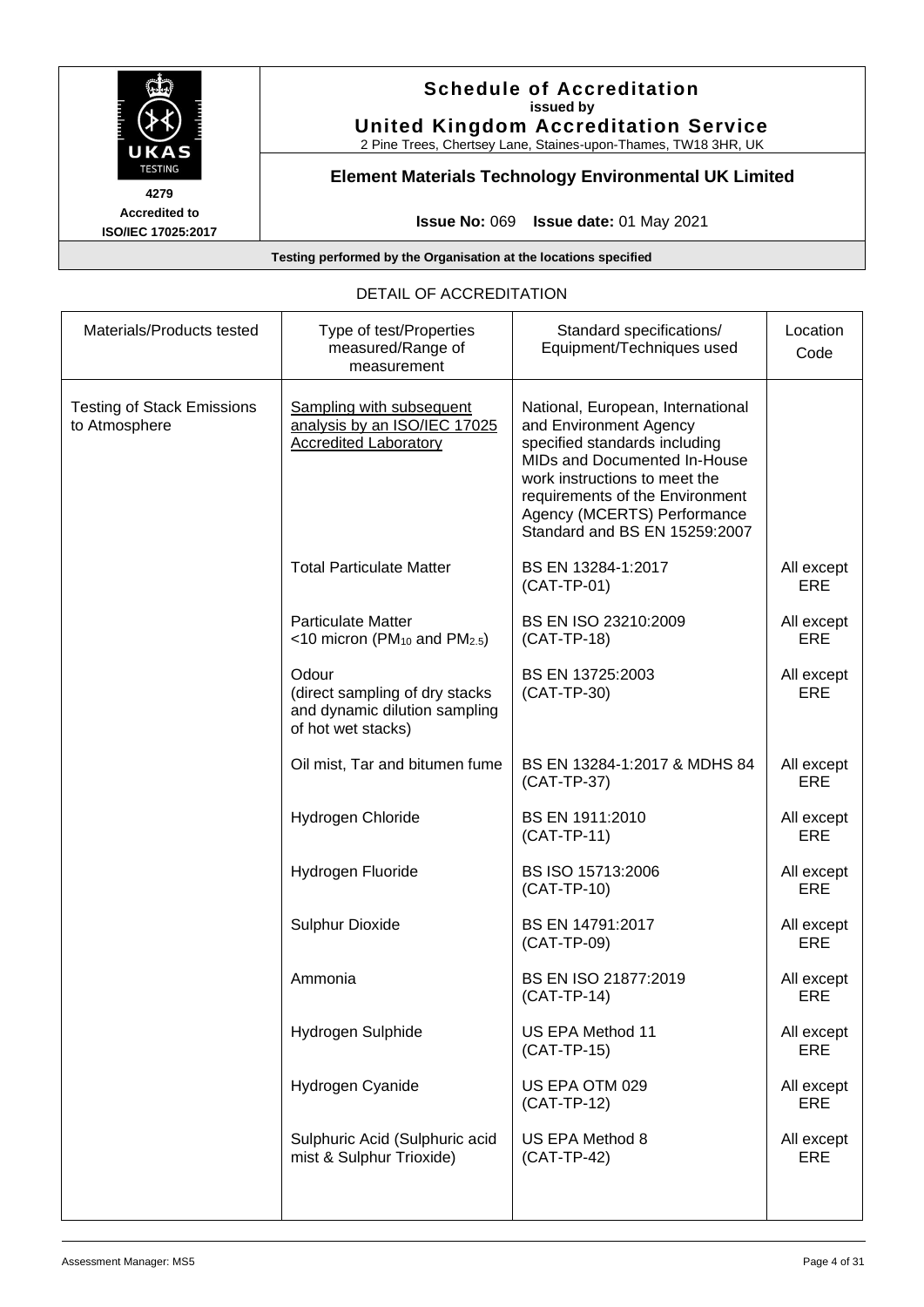

# **Schedule of Accreditation issued by United Kingdom Accreditation Service**

2 Pine Trees, Chertsey Lane, Staines-upon-Thames, TW18 3HR, UK

# **Element Materials Technology Environmental UK Limited**

**Issue No:** 069 **Issue date:** 01 May 2021

| Materials/Products tested                                   | Type of test/Properties<br>measured/Range of<br>measurement                                                                                                                                                                                   | Standard specifications/<br>Equipment/Techniques used                                                                                                                                                                                                            | Location<br>Code             |
|-------------------------------------------------------------|-----------------------------------------------------------------------------------------------------------------------------------------------------------------------------------------------------------------------------------------------|------------------------------------------------------------------------------------------------------------------------------------------------------------------------------------------------------------------------------------------------------------------|------------------------------|
| <b>Testing of Stack Emissions</b><br>to Atmosphere (cont'd) | Sampling with subsequent<br>analysis by an ISO/IEC 17025<br><b>Accredited Laboratory (cont'd)</b>                                                                                                                                             | National, European, International<br>and Environment Agency<br>specified standards including<br>MIDs and Documented In-House<br>work instructions to meet the<br>requirements of the Environment<br>Agency (MCERTS) Performance<br>Standard and BS EN 15259:2007 |                              |
|                                                             | <b>Halides and Halogens</b><br>Hydrogen Bromide<br>Chlorine<br><b>Bromine</b>                                                                                                                                                                 | US EPA Methods 26 and 26a<br>$(CAT-TP-13)$                                                                                                                                                                                                                       | All except<br>ERE            |
|                                                             | <b>Metals</b>                                                                                                                                                                                                                                 | BS EN 14385:2004<br>(CAT-TP-06)                                                                                                                                                                                                                                  | All except<br>ERE            |
|                                                             | Mercury                                                                                                                                                                                                                                       | BS EN 13211:2001<br>(CAT-TP-06)                                                                                                                                                                                                                                  | All except<br><b>ERE</b>     |
|                                                             | Hexavalent chromium in fine<br>particulate matter <10 micron<br>$(PM_{10}$ and $PM_{2.5})$                                                                                                                                                    | BS EN ISO 23210:2009<br>(CAT-TP-18)                                                                                                                                                                                                                              | All except<br>OS/EDU/<br>ERE |
|                                                             | Dioxins and Furans                                                                                                                                                                                                                            | BS EN 1948-1:2006<br>(CAT-TP-07)                                                                                                                                                                                                                                 | All except<br>ERE            |
|                                                             | Dioxin-like Polychlorinated<br>Biphenyls (PCBs)                                                                                                                                                                                               | BS EN 1948-4:2010<br>(CAT-TP-07)                                                                                                                                                                                                                                 | All except<br>ERE            |
|                                                             | Polycyclic Aromatic<br>Hydrocarbons (PAHs)                                                                                                                                                                                                    | BS ISO 11338-1:2003<br>(CAT-TP-08)                                                                                                                                                                                                                               | All except<br>ERE            |
|                                                             | Isocyanates                                                                                                                                                                                                                                   | US EPA CTM 036<br>$(CAT-TP-17)$                                                                                                                                                                                                                                  | All except<br>ERE            |
|                                                             | Speciated VOCs (carbon and<br>other suitable tubes)<br>(direct sampling of dry stacks<br>and dynamic dilution sampling<br>of hot wet stacks)<br>Mercaptans<br><b>Amines and Amides</b><br>Phenols<br>Cresols<br>Carboxylic Acids<br>Aldehydes | CEN TS 13649:2014<br>(CAT-TP-16)                                                                                                                                                                                                                                 | All except<br>ERE            |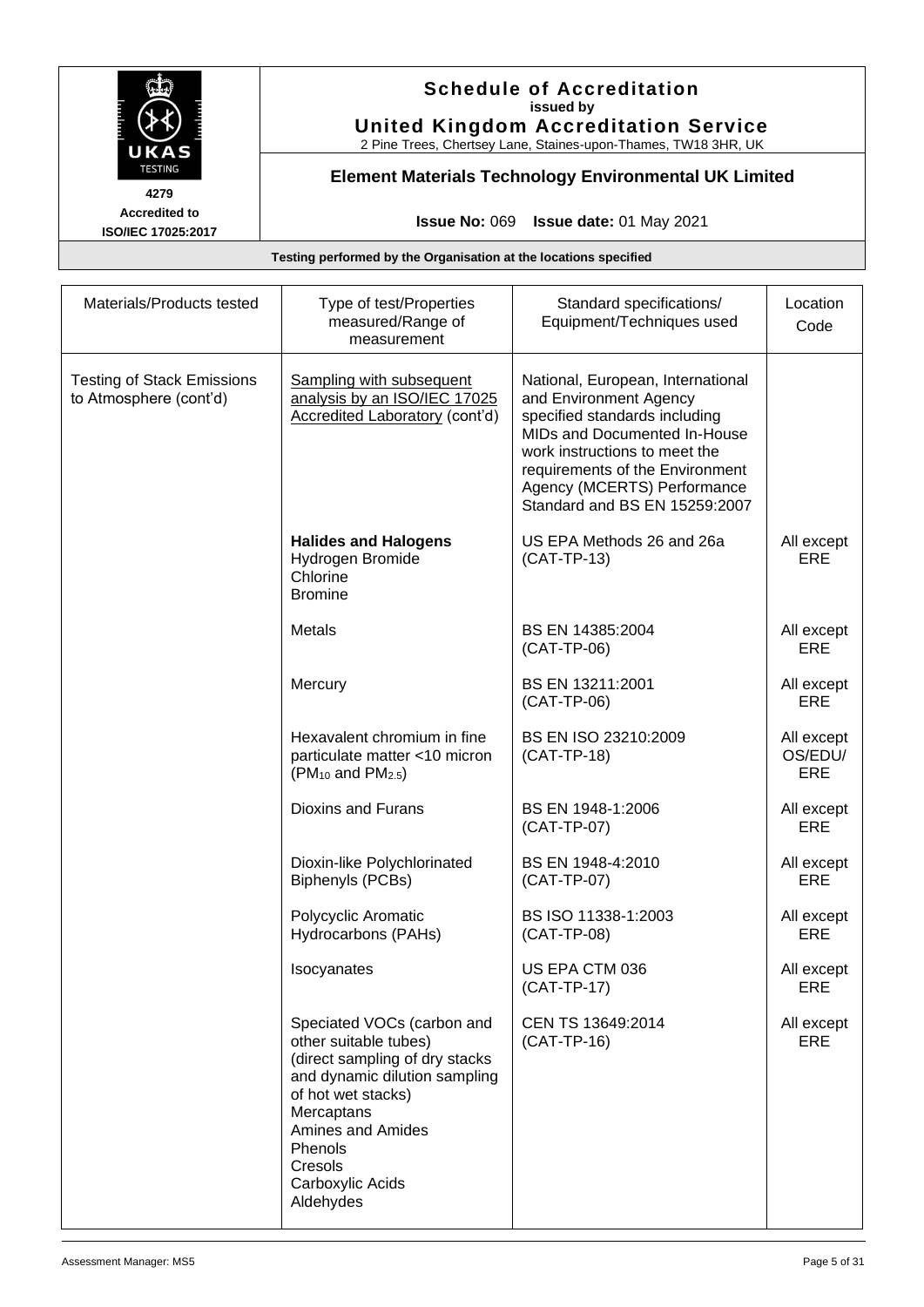

# **Schedule of Accreditation issued by United Kingdom Accreditation Service**

2 Pine Trees, Chertsey Lane, Staines-upon-Thames, TW18 3HR, UK

# **Element Materials Technology Environmental UK Limited**

**Issue No:** 069 **Issue date:** 01 May 2021

| Materials/Products tested                                   | Type of test/Properties<br>measured/Range of<br>measurement                                              | Standard specifications/<br>Equipment/Techniques used                                                                                                                                                                                                            | Location<br>Code         |
|-------------------------------------------------------------|----------------------------------------------------------------------------------------------------------|------------------------------------------------------------------------------------------------------------------------------------------------------------------------------------------------------------------------------------------------------------------|--------------------------|
| <b>Testing of Stack Emissions</b><br>to Atmosphere (cont'd) | <b>Sampling with subsequent</b><br>analysis by an ISO/IEC 17025<br><b>Accredited Laboratory (cont'd)</b> | National, European, International<br>and Environment Agency<br>specified standards including<br>MIDs and Documented In-House<br>work instructions to meet the<br>requirements of the Environment<br>Agency (MCERTS) Performance<br>Standard and BS EN 15259:2007 |                          |
|                                                             | <b>Total Aldehydes and</b><br>Formaldehyde                                                               | US EPA Method 316<br>(CAT-TP-19)                                                                                                                                                                                                                                 | All except<br>ERE        |
|                                                             | Total Oxides of Nitrogen (NO,<br>NO <sub>2</sub> and nitric acid vapour)                                 | US EPA Method 7D<br>(CAT-TP-35)                                                                                                                                                                                                                                  | All except<br>ERE        |
|                                                             | <b>Bioaerosols</b>                                                                                       | VDI 4257 part 2:2011<br>(CAT-TP-36)                                                                                                                                                                                                                              | <b>EST</b>               |
|                                                             | <b>Sampling and On-Site</b><br><b>Analysis</b>                                                           |                                                                                                                                                                                                                                                                  |                          |
|                                                             | Water Vapour                                                                                             | BS EN 14790:2017<br>(CAT-TP-05)                                                                                                                                                                                                                                  | All except<br>ERE        |
|                                                             | Sampling and On-Line<br><b>Analysis</b>                                                                  |                                                                                                                                                                                                                                                                  |                          |
|                                                             | Water Vapour*                                                                                            | PD CEN/TS 17337:2019<br>(CAT-TP-22b - Validated FTIR<br>analyser)                                                                                                                                                                                                | All except<br>ERE        |
|                                                             | Pressure, Temperature and<br>Velocity (point velocity<br>method)                                         | BS EN ISO 16911-1:2013 & MID<br>(CAT-TP-41) - using differential<br>pressure device (pitot tube)<br>method                                                                                                                                                       | All except<br>ERE        |
|                                                             | Ammonia*                                                                                                 | PD CEN/TS 17337:2019<br>(CAT-TP-22b - FTIR analyser)                                                                                                                                                                                                             | All except<br><b>ERE</b> |
|                                                             |                                                                                                          |                                                                                                                                                                                                                                                                  |                          |
|                                                             |                                                                                                          |                                                                                                                                                                                                                                                                  |                          |
|                                                             |                                                                                                          |                                                                                                                                                                                                                                                                  |                          |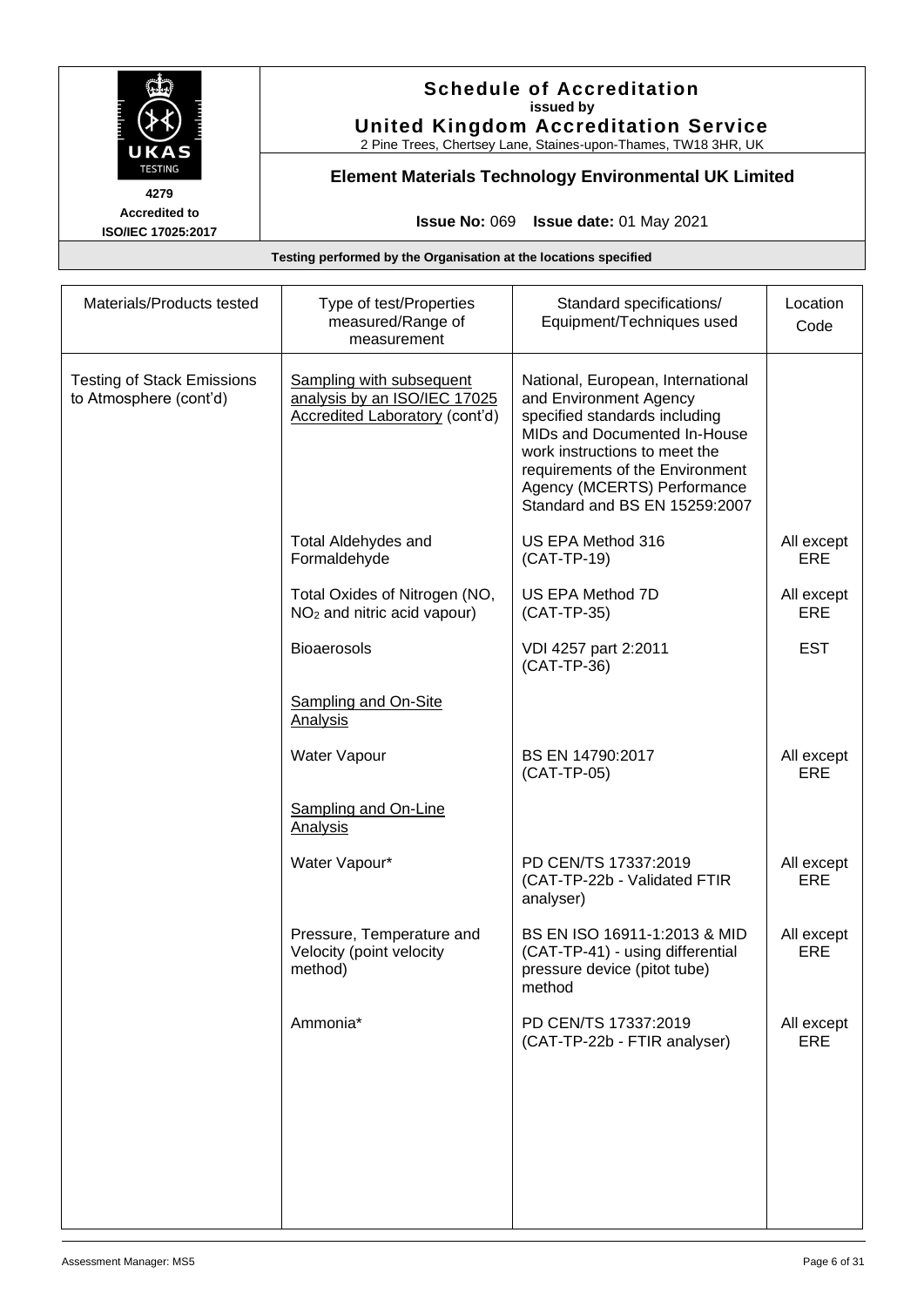

# **Schedule of Accreditation issued by United Kingdom Accreditation Service**

2 Pine Trees, Chertsey Lane, Staines-upon-Thames, TW18 3HR, UK

# **Element Materials Technology Environmental UK Limited**

**Issue No:** 069 **Issue date:** 01 May 2021

| Materials/Products tested                                   | Type of test/Properties<br>measured/Range of<br>measurement | Standard specifications/<br>Equipment/Techniques used                                                                                                                                                                                                            | Location<br>Code         |
|-------------------------------------------------------------|-------------------------------------------------------------|------------------------------------------------------------------------------------------------------------------------------------------------------------------------------------------------------------------------------------------------------------------|--------------------------|
| <b>Testing of Stack Emissions</b><br>to Atmosphere (cont'd) | <b>Sampling and On-Line</b><br>Analysis (cont'd)            | National, European, International<br>and Environment Agency<br>specified standards including<br>MIDs and Documented In-House<br>work instructions to meet the<br>requirements of the Environment<br>Agency (MCERTS) Performance<br>Standard and BS EN 15259:2007 |                          |
|                                                             | Carbon Monoxide*                                            | BS EN 15058:2017<br>(CAT-TP-21 - NDIR analyser)<br>(CAT-TP-25 - NDIR analyser)<br>(CAT-TP-39 - NDIR analyser)<br>PD CEN/TS 17337:2019<br>(CAT-TP-22b - Validated FTIR                                                                                            | All except<br>ERE        |
|                                                             | Carbon Dioxide*                                             | analyser)<br>ISO 12039:2001<br>(CAT-TP-21 - NDIR analyser)<br>(CAT-TP-39 - NDIR analyser)                                                                                                                                                                        | All except<br><b>ERE</b> |
|                                                             |                                                             | PD CEN/TS 17337:2019<br>(CAT-TP-22b - FTIR analyser)                                                                                                                                                                                                             |                          |
|                                                             | Nitrogen Monoxide (NO)*                                     | BS EN 14792:2017<br>(CAT-TP-21 - Chemiluminescent<br>analyser)<br>(CAT-TP-32 - Chemiluminescent<br>analyser)<br>(CAT-TP-39 - Chemiluminescent<br>analyser)<br>PDCEN/TS 17337:2019<br>(CAT-TP-22b - Validated FTIR<br>analyser)                                   | All except<br>ERE        |
|                                                             | Nitrogen Dioxide (NO <sub>2</sub> )*                        | BS EN 14792:2017<br>(CAT-TP-32 - Chemiluminescent<br>analyser)<br>PDCEN/TS 17337:2019<br>(CAT-TP-22b - Validated FTIR<br>analyser)                                                                                                                               | All except<br>ERE        |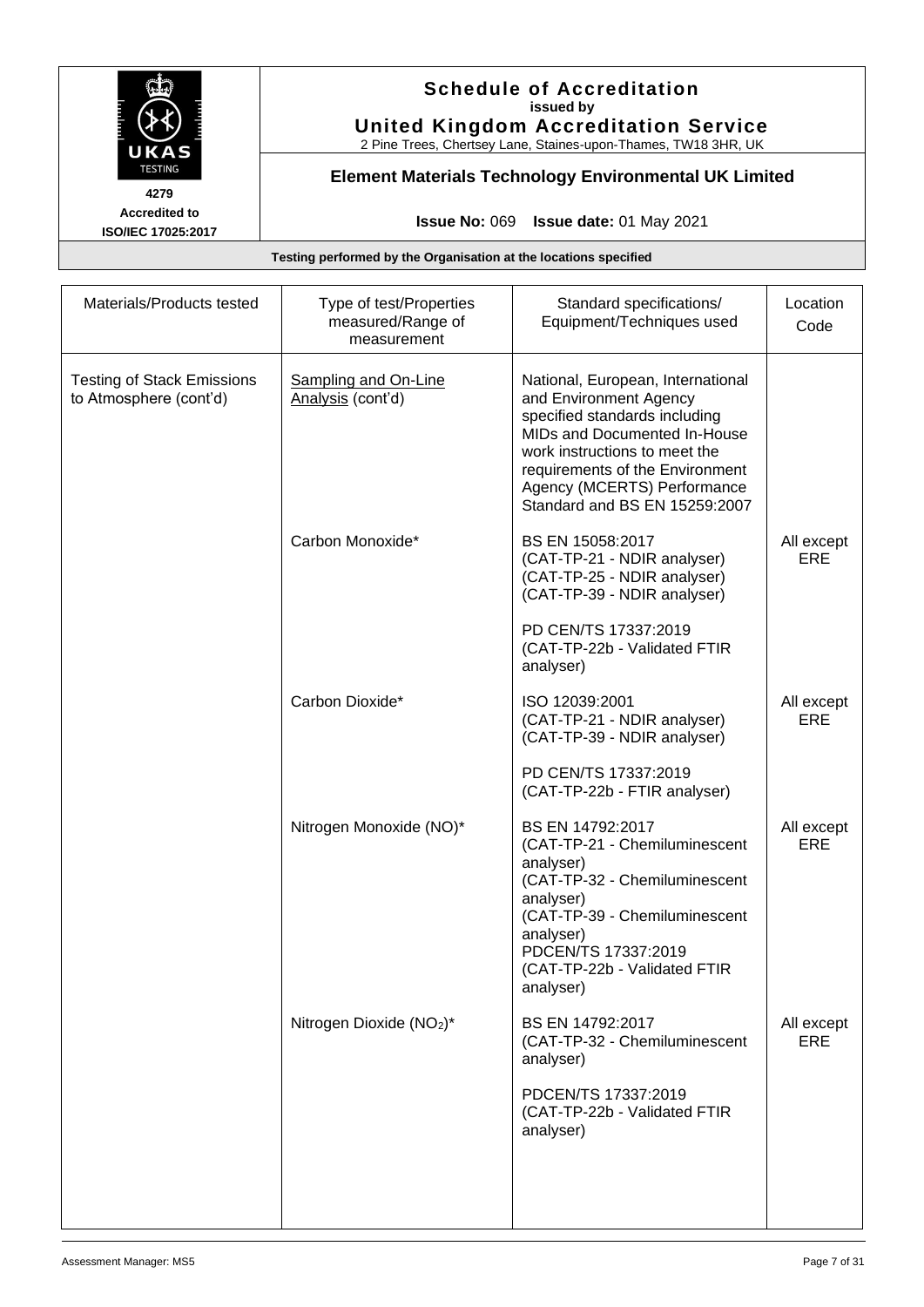

# **Schedule of Accreditation issued by United Kingdom Accreditation Service**

2 Pine Trees, Chertsey Lane, Staines-upon-Thames, TW18 3HR, UK

# **Element Materials Technology Environmental UK Limited**

**Issue No:** 069 **Issue date:** 01 May 2021

| Materials/Products tested                                   | Type of test/Properties<br>measured/Range of<br>measurement | Standard specifications/<br>Equipment/Techniques used                                                                                                                                                                                                            | Location<br>Code         |
|-------------------------------------------------------------|-------------------------------------------------------------|------------------------------------------------------------------------------------------------------------------------------------------------------------------------------------------------------------------------------------------------------------------|--------------------------|
| <b>Testing of Stack Emissions</b><br>to Atmosphere (cont'd) | <b>Sampling and On-Line</b><br>Analysis (cont'd)            | National, European, International<br>and Environment Agency<br>specified standards including<br>MIDs and Documented In-House<br>work instructions to meet the<br>requirements of the Environment<br>Agency (MCERTS) Performance<br>Standard and BS EN 15259:2007 |                          |
|                                                             | Nitrous Oxide (N <sub>2</sub> O)*                           | BS EN ISO 21258:2010<br>(CAT-TP-40 - NDIR analyser)<br>PD CEN/TS 17337:2019<br>(CAT-TP-22b - Validated FTIR<br>analyser)                                                                                                                                         | All except<br>ERE        |
|                                                             | Oxides of nitrogen (NOx)*                                   | BS EN 14792:2017<br>(CAT-TP-21 - Chemiluminescent<br>analyser)<br>(CAT-TP-32 - Chemiluminescent<br>analyser)<br>(CAT-TP-39 - Chemiluminescent<br>analyser)<br>PD CEN/TS 17337:2019<br>(CAT-TP-22b - Validated FTIR<br>analyser)                                  | All except<br>ERE        |
|                                                             | Sulphur Dioxide*                                            | PD CEN/TS 17021:2017<br>(CAT-TP-21 - NDIR analyser)EA<br>PD CEN/TS 17337:2019<br>(CAT-TP-22b - FTIR analyser)                                                                                                                                                    | All except<br>ERE        |
|                                                             | Hydrogen Chloride*                                          | PD CEN/TS 17337:2019<br>(CAT-TP-22b - Validated FTIR<br>analyser)                                                                                                                                                                                                | All except<br>ERE        |
|                                                             | Propane*                                                    | PD CEN/TS 17337:2019<br>(CAT-TP-22b - Validated FTIR<br>analyser)                                                                                                                                                                                                | All except<br>ERE        |
|                                                             | Methane*                                                    | PD CEN/TS 17337:2019<br>(CAT-TP-22b - Validated FTIR<br>analyser)                                                                                                                                                                                                | All except<br><b>ERE</b> |
|                                                             |                                                             |                                                                                                                                                                                                                                                                  |                          |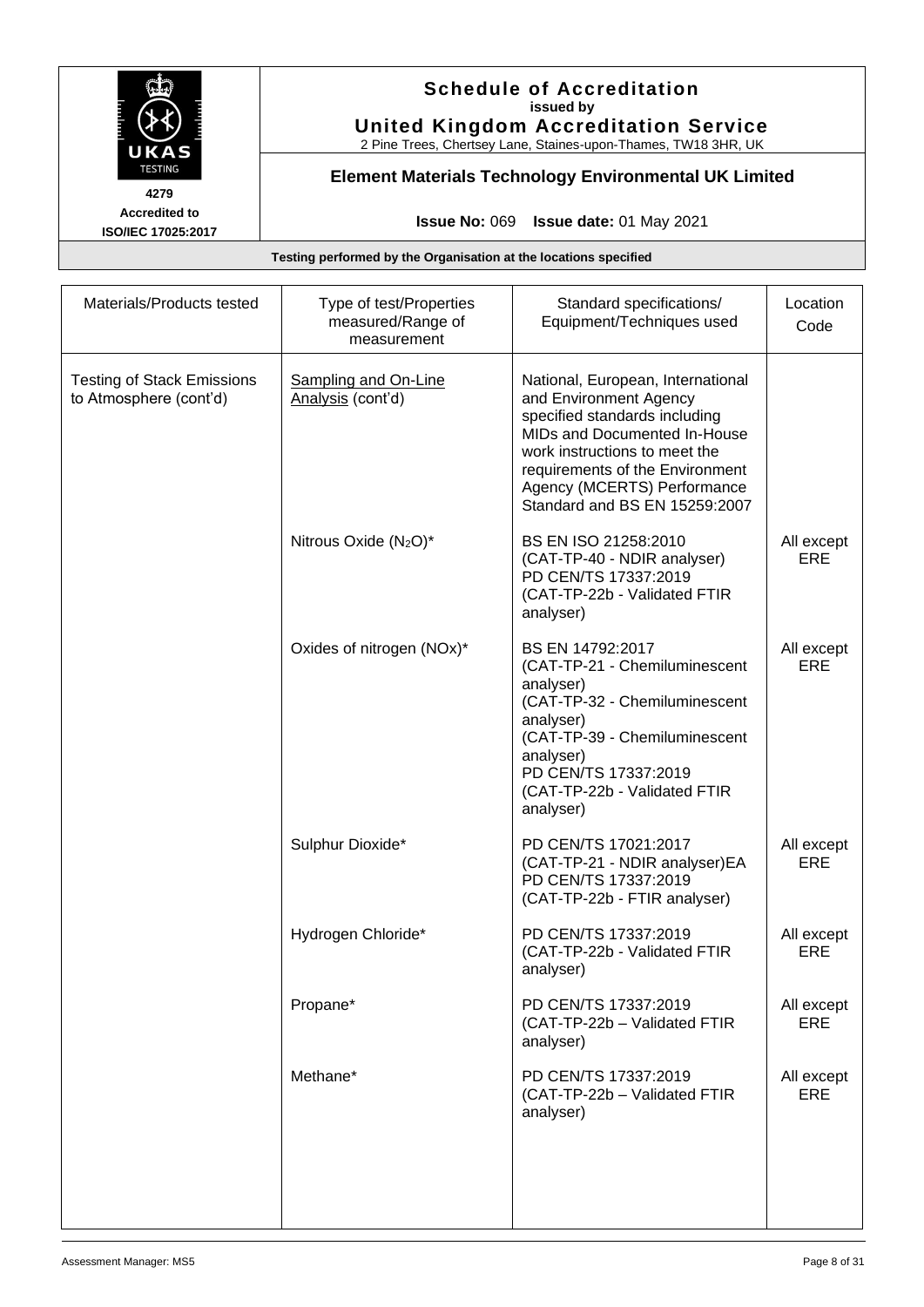

# **Schedule of Accreditation issued by United Kingdom Accreditation Service**

2 Pine Trees, Chertsey Lane, Staines-upon-Thames, TW18 3HR, UK

# **Element Materials Technology Environmental UK Limited**

**Issue No:** 069 **Issue date:** 01 May 2021

**Testing performed by the Organisation at the locations specified**

| Materials/Products tested                                   | Type of test/Properties<br>measured/Range of<br>measurement                                                                                                                                                                             | Standard specifications/<br>Equipment/Techniques used                                                                                                                                                                                                            | Location<br>Code  |
|-------------------------------------------------------------|-----------------------------------------------------------------------------------------------------------------------------------------------------------------------------------------------------------------------------------------|------------------------------------------------------------------------------------------------------------------------------------------------------------------------------------------------------------------------------------------------------------------|-------------------|
| <b>Testing of Stack Emissions</b><br>to Atmosphere (cont'd) | <b>Sampling and On-Line</b><br>Analysis (cont'd)                                                                                                                                                                                        | National, European, International<br>and Environment Agency<br>specified standards including<br>MIDs and Documented In-House<br>work instructions to meet the<br>requirements of the Environment<br>Agency (MCERTS) Performance<br>Standard and BS EN 15259:2007 |                   |
|                                                             | Oxygen*                                                                                                                                                                                                                                 | BS EN 14789:2017<br>(CAT-TP-21 - Validated Zirconium<br>cell analyser)<br>(CAT-TP-22 - Validated Zirconium<br>cell analyser)<br>(CAT-TP-25 - Paramagnetic<br>analyser)<br>(CAT-TP-33 - Paramagnetic<br>analyser)<br>(CAT-TP-39 - Paramagnetic<br>analyser)       | All except<br>ERE |
|                                                             | Total Gaseous Organic*<br>Carbon (TOC / VOC)<br>(0 to 1000 mg/m <sup>3</sup> )                                                                                                                                                          | BS EN 12619:2013<br>(CAT-TP-20 - FID Analyser)                                                                                                                                                                                                                   | All except<br>ERE |
|                                                             | Halides and Halogens*<br>Speciated VOCs*<br>Other inorganic gases*                                                                                                                                                                      | PD CEN/TS 17337:2019<br>(CAT-TP-22b - FTIR analyser)                                                                                                                                                                                                             | All except<br>ERE |
|                                                             | The organisation holds a<br>flexible scope of<br>accreditation for these tests.<br><b>Please contact the</b><br>organisation for details of<br>the individual gaseous<br>compounds they can<br>sample and analyse using<br>this method. |                                                                                                                                                                                                                                                                  |                   |
|                                                             |                                                                                                                                                                                                                                         | * The scale range of the analyser used for this test must be that detailed on its current MCERTS certificate or a                                                                                                                                                |                   |

The scale range of the analyser used for this test must be that detailed on its current MCERTS range validated by the organisation to meet MCERTS requirements.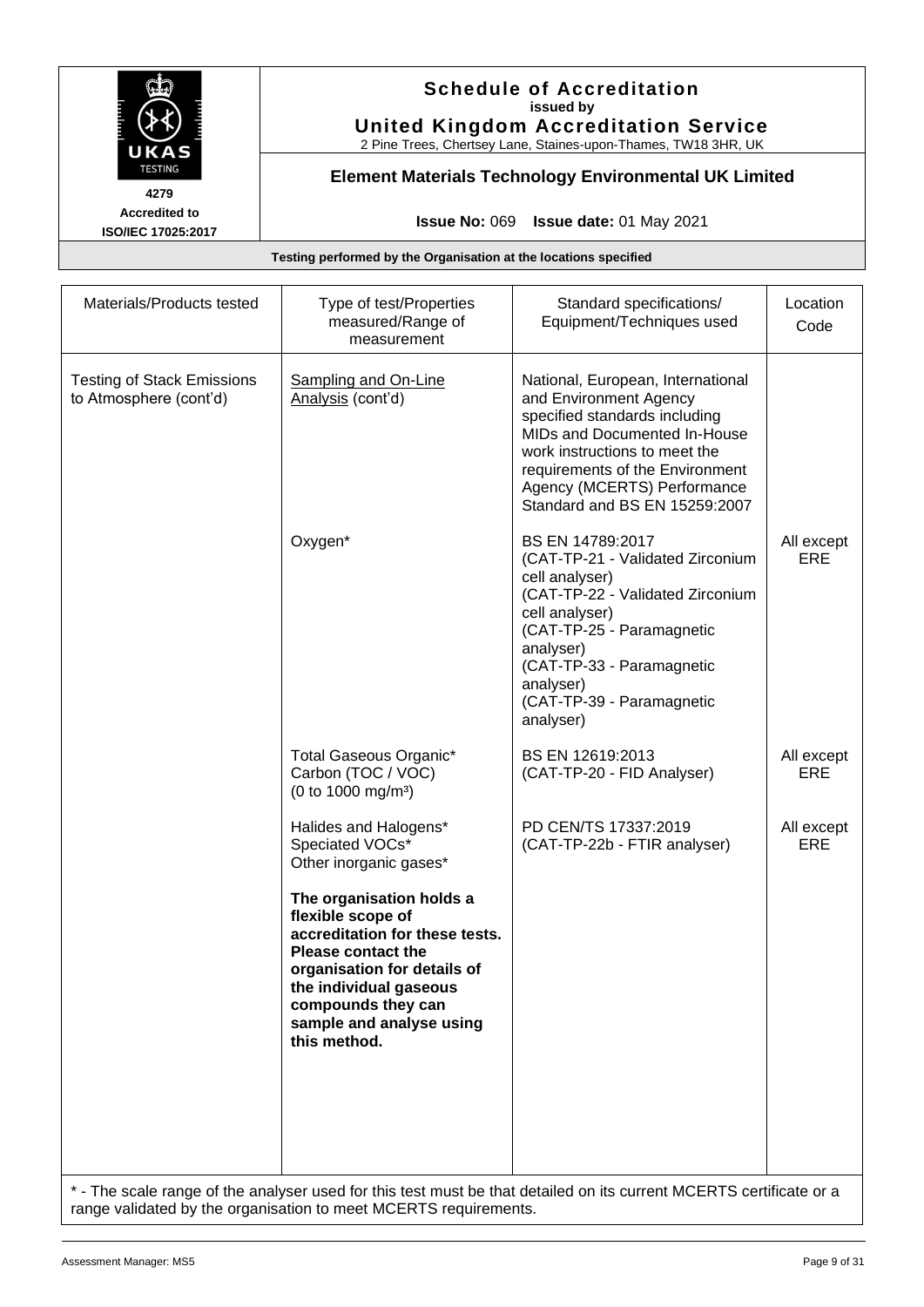

# **Schedule of Accreditation issued by United Kingdom Accreditation Service**

2 Pine Trees, Chertsey Lane, Staines-upon-Thames, TW18 3HR, UK

# **Element Materials Technology Environmental UK Limited**

**Issue No:** 069 **Issue date:** 01 May 2021

| Type of test/Properties<br>measured/Range of<br>measurement                                     | Standard specifications/<br>Equipment/Techniques used                                                                                                                                                                                                                                                                                                      | Location<br>Code                                            |
|-------------------------------------------------------------------------------------------------|------------------------------------------------------------------------------------------------------------------------------------------------------------------------------------------------------------------------------------------------------------------------------------------------------------------------------------------------------------|-------------------------------------------------------------|
| QAL 2 and the Annual<br>Surveillance Test (AST) for<br><b>CEMS</b>                              | Documented in house procedure<br>CAT-TP-29 to meet the<br>requirements of<br>BS EN 14181:2014, Environment<br>Agency MID 14181 (TGN M20<br>Annex A) and other requirements<br>of the Environment Agency<br>(MCERTS) Performance<br>Standard for laboratories carrying<br>out testing of samples from stack<br>emissions monitoring and BS EN<br>15259:2007 | <b>ESW</b><br><b>EST</b><br><b>EGL</b><br>EDU<br><b>ENE</b> |
| <b>Sampling with subsequent</b><br>analysis by an ISO/IEC 17025<br><b>Accredited Laboratory</b> | National, European, International<br>and Irish Environmental<br>Protection Agency specified<br>standards and Documented In-<br>House work instructions to meet<br>the requirements of Irish<br><b>Environmental Protection Agency</b><br>Publications AG1 and AG2 and<br>IS EN 15259:2007                                                                  |                                                             |
| <b>Total Particulate Matter</b>                                                                 | IS EN 13284-1:2017 including<br>Environment Agency (England)<br>MID 13284-1<br>(CAT-TP-01)                                                                                                                                                                                                                                                                 | All except<br>ERE                                           |
| <b>Particulate Matter</b><br><10 micron ( $PM_{10}$ and $PM_{2.5}$ )                            | IS EN ISO 23210:2009<br>(CAT-TP-18)                                                                                                                                                                                                                                                                                                                        | All except<br>ERE                                           |
| Odour<br>(direct sampling of dry stacks<br>and dynamic dilution sampling<br>of hot wet stacks)  | IS EN 13725:2003 including<br>Environment Agency (England)<br>MID 13725<br>(CAT-TP-30)                                                                                                                                                                                                                                                                     | All except<br>ERE                                           |
|                                                                                                 |                                                                                                                                                                                                                                                                                                                                                            |                                                             |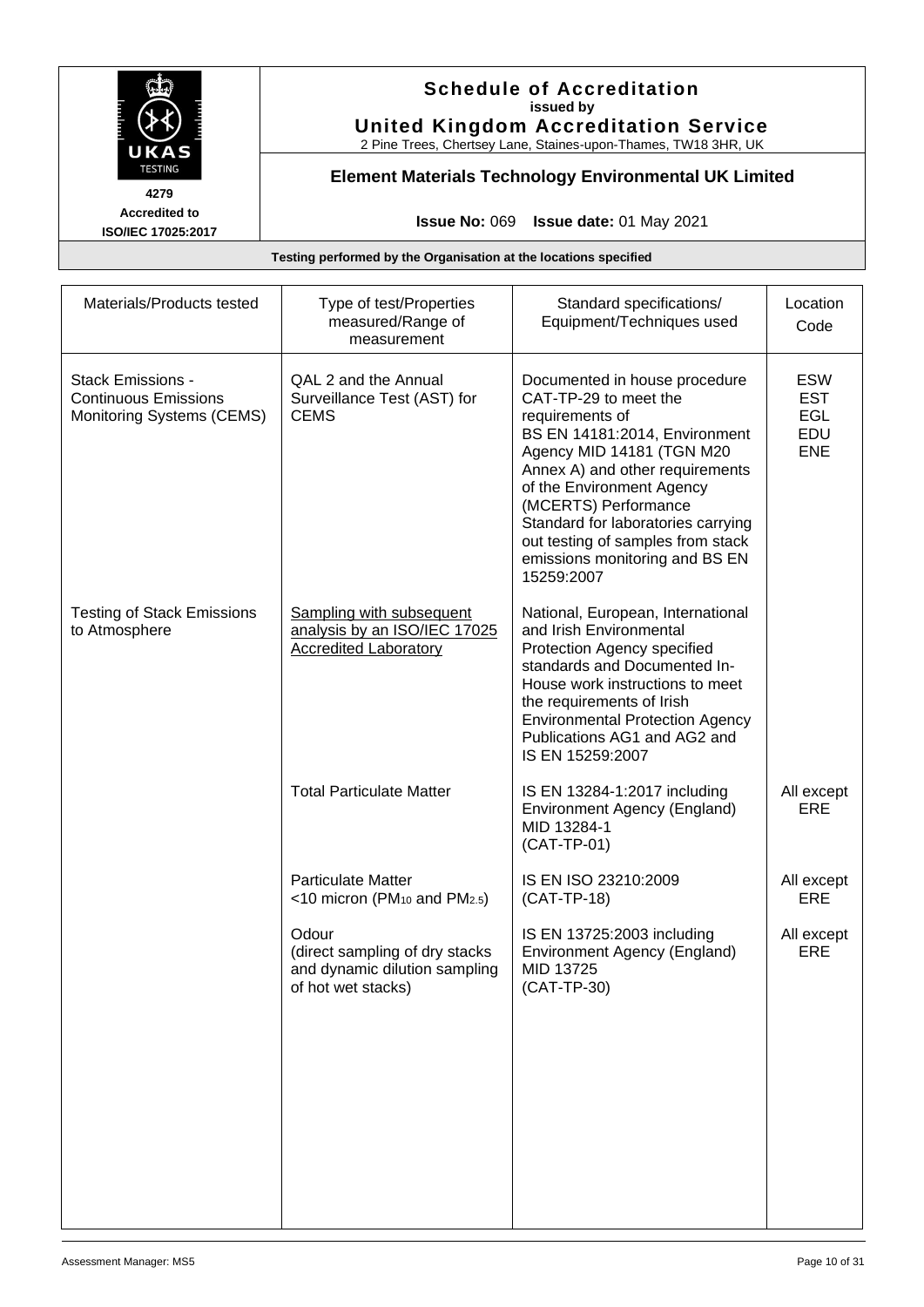

# **Schedule of Accreditation issued by United Kingdom Accreditation Service**

2 Pine Trees, Chertsey Lane, Staines-upon-Thames, TW18 3HR, UK

# **Element Materials Technology Environmental UK Limited**

**Issue No:** 069 **Issue date:** 01 May 2021

| Materials/Products tested                                   | Type of test/Properties<br>measured/Range of<br>measurement                                              | Standard specifications/<br>Equipment/Techniques used                                                                                                                                                                                                                                     | Location<br>Code         |
|-------------------------------------------------------------|----------------------------------------------------------------------------------------------------------|-------------------------------------------------------------------------------------------------------------------------------------------------------------------------------------------------------------------------------------------------------------------------------------------|--------------------------|
| <b>Testing of Stack Emissions</b><br>to Atmosphere (cont'd) | <b>Sampling with subsequent</b><br>analysis by an ISO/IEC 17025<br><b>Accredited Laboratory (cont'd)</b> | National, European, International<br>and Irish Environmental<br>Protection Agency specified<br>standards and Documented In-<br>House work instructions to meet<br>the requirements of Irish<br><b>Environmental Protection Agency</b><br>Publications AG1 and AG2 and IS<br>EN 15259:2007 |                          |
|                                                             | Oil mist, Tar and bitumen fume                                                                           | IS EN 13284-1:2017 & MDHS 84<br>(CAT-TP-37)                                                                                                                                                                                                                                               | All except<br><b>ERE</b> |
|                                                             | Hydrogen Chloride                                                                                        | IS EN 1911:2010<br>(CAT-TP-11)                                                                                                                                                                                                                                                            | All except<br>ERE        |
|                                                             | Hydrogen Fluoride                                                                                        | IS ISO 15713:2006including<br>Environment Agency (England)<br>MID 15713<br>(CAT-TP-10)                                                                                                                                                                                                    | All except<br><b>ERE</b> |
|                                                             | Sulphur Dioxide                                                                                          | IS EN 14791:2017<br>(CAT-TP-09)                                                                                                                                                                                                                                                           | All except<br>ERE        |
|                                                             | Ammonia                                                                                                  | BS EN ISO 21877:2019<br>$(CAT-TP-14)$                                                                                                                                                                                                                                                     | All except<br>ERE        |
|                                                             | Hydrogen Sulphide                                                                                        | US EPA Method 11<br>$(CAT-TP-15)$                                                                                                                                                                                                                                                         | All except<br>ERE        |
|                                                             | Hydrogen Cyanide                                                                                         | US EPA OTM 029<br>$(CAT-TP-12)$                                                                                                                                                                                                                                                           | All except<br>ERE        |
|                                                             | Sulphuric Acid (Sulphuric acid<br>mist & Sulphur Trioxide)                                               | US EPA Method 8<br>$(CAT-TP-42)$                                                                                                                                                                                                                                                          | All except<br>ERE        |
|                                                             | <b>Halides and Halogens</b><br>Hydrogen Bromide<br>Chlorine<br><b>Bromine</b>                            | US EPA Methods 26 and 26a<br>$(CAT-TP-13)$                                                                                                                                                                                                                                                | All except<br>ERE        |
|                                                             | Metals                                                                                                   | IS EN 14385:2004 including<br>Environment Agency (England)<br>MID 14385 (CAT-TP-06)                                                                                                                                                                                                       | All except<br>ERE        |
|                                                             |                                                                                                          |                                                                                                                                                                                                                                                                                           |                          |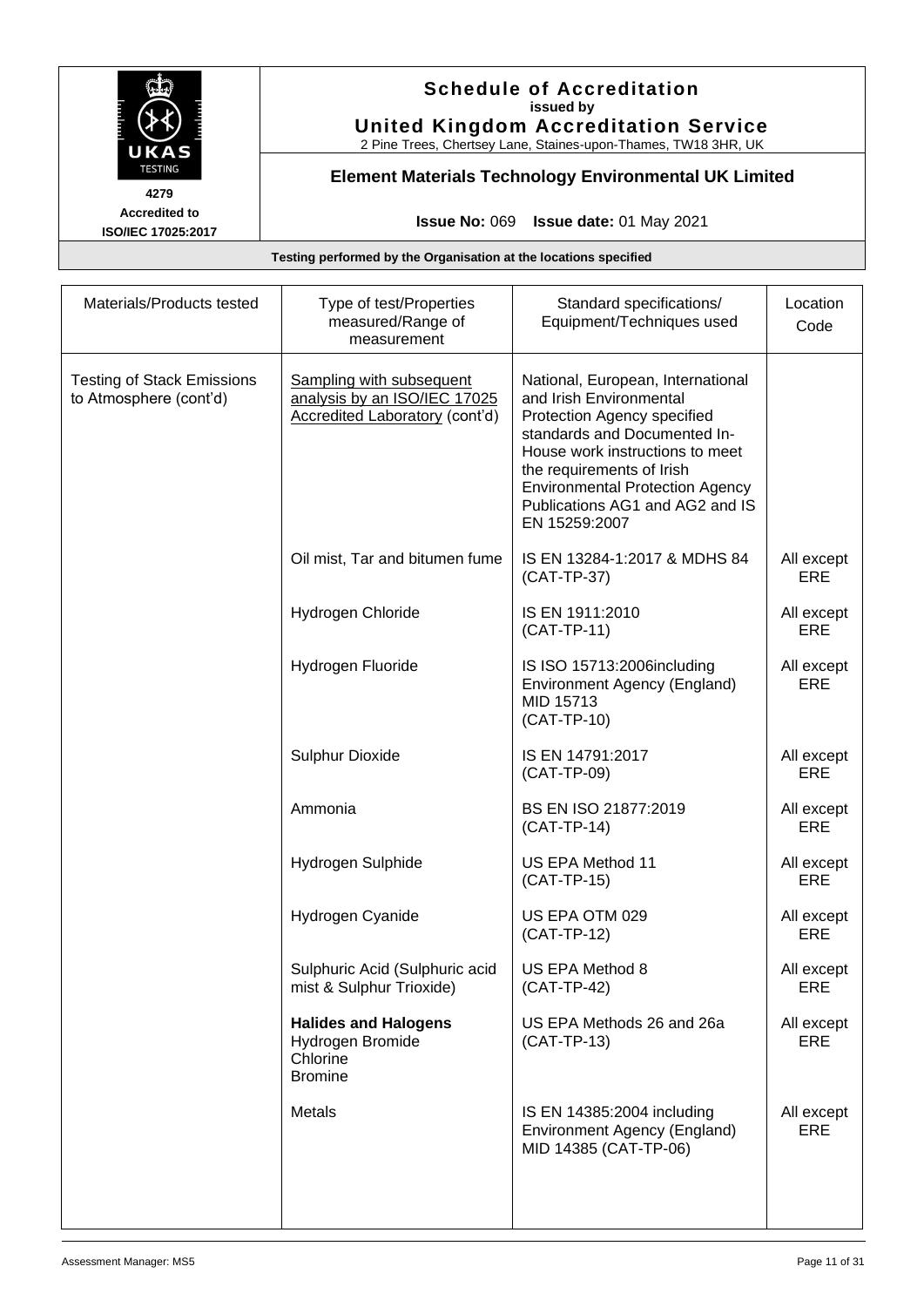

# **Schedule of Accreditation issued by United Kingdom Accreditation Service**

2 Pine Trees, Chertsey Lane, Staines-upon-Thames, TW18 3HR, UK

# **Element Materials Technology Environmental UK Limited**

**Issue No:** 069 **Issue date:** 01 May 2021

| Materials/Products tested                                   | Type of test/Properties<br>measured/Range of<br>measurement                                                                                                                                                                                   | Standard specifications/<br>Equipment/Techniques used                                                                                                                                                                                                                                     | Location<br>Code         |
|-------------------------------------------------------------|-----------------------------------------------------------------------------------------------------------------------------------------------------------------------------------------------------------------------------------------------|-------------------------------------------------------------------------------------------------------------------------------------------------------------------------------------------------------------------------------------------------------------------------------------------|--------------------------|
| <b>Testing of Stack Emissions</b><br>to Atmosphere (cont'd) | Sampling with subsequent<br>analysis by an ISO/IEC 17025<br><b>Accredited Laboratory (cont'd)</b>                                                                                                                                             | National, European, International<br>and Irish Environmental<br>Protection Agency specified<br>standards and Documented In-<br>House work instructions to meet<br>the requirements of Irish<br><b>Environmental Protection Agency</b><br>Publications AG1 and AG2 and<br>IS EN 15259:2007 |                          |
|                                                             | Mercury                                                                                                                                                                                                                                       | IS EN 13211:2001 including<br>Environment Agency (England)<br>MID 14385<br>(CAT-TP-06)                                                                                                                                                                                                    | All except<br>ERE        |
|                                                             | <b>Dioxins and Furans</b>                                                                                                                                                                                                                     | IS EN 1948-1:2006 including<br>Environment Agency (England)<br>MID 1948<br>(CAT-TP-07)                                                                                                                                                                                                    | All except<br><b>ERE</b> |
|                                                             | Dioxin-like Polychlorinated<br><b>Biphenyls (PCBs)</b>                                                                                                                                                                                        | IS EN 1948-4:2010 including<br>Environment Agency (England)<br>MID 1948<br>(CAT-TP-07)                                                                                                                                                                                                    | All except<br><b>ERE</b> |
|                                                             | Polycyclic Aromatic<br>Hydrocarbons (PAHs)                                                                                                                                                                                                    | IS ISO 11338-1:2003<br>(CAT-TP-08)                                                                                                                                                                                                                                                        | All except<br><b>ERE</b> |
|                                                             | Isocyanates                                                                                                                                                                                                                                   | US EPA CTM 036<br>(CAT-TP-17)                                                                                                                                                                                                                                                             | All except<br><b>ERE</b> |
|                                                             | Speciated VOCs (carbon and<br>other suitable tubes)<br>(direct sampling of dry stacks<br>and dynamic dilution sampling<br>of hot wet stacks)<br>Mercaptans<br><b>Amines and Amides</b><br>Phenols<br>Cresols<br>Carboxylic Acids<br>Aldehydes | CEN TS 13649:2014<br>(CAT-TP-16)                                                                                                                                                                                                                                                          | All except<br><b>ERE</b> |
|                                                             | <b>Total Aldehydes and</b><br>Formaldehyde                                                                                                                                                                                                    | US EPA Method 316<br>(CAT-TP-19)                                                                                                                                                                                                                                                          | All except<br><b>ERE</b> |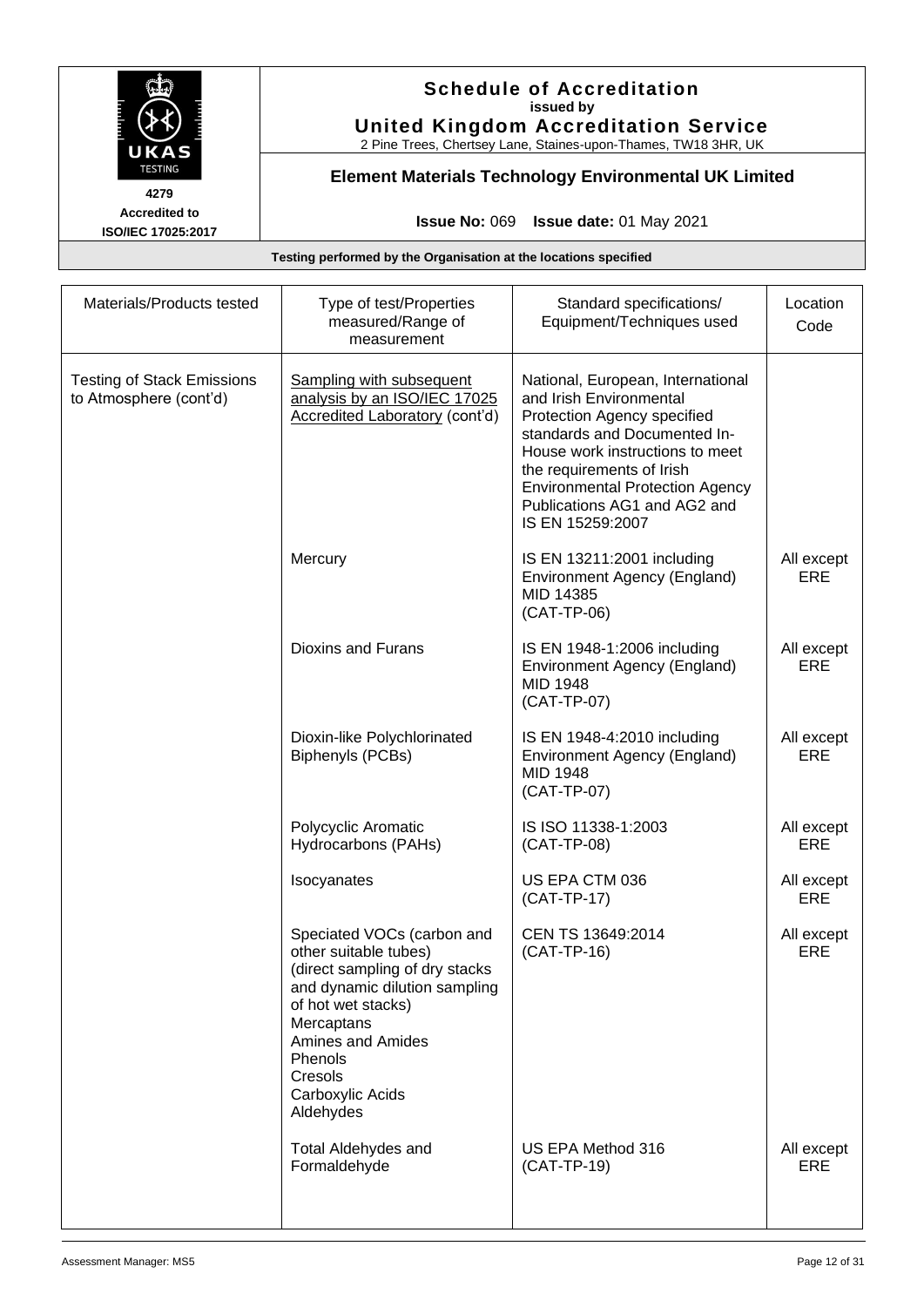

# **Schedule of Accreditation issued by United Kingdom Accreditation Service**

2 Pine Trees, Chertsey Lane, Staines-upon-Thames, TW18 3HR, UK

# **Element Materials Technology Environmental UK Limited**

**Issue No:** 069 **Issue date:** 01 May 2021

| Materials/Products tested                                   | Type of test/Properties<br>measured/Range of<br>measurement                                       | Standard specifications/<br>Equipment/Techniques used                                                                                                                                                                                                                                              | Location<br>Code         |
|-------------------------------------------------------------|---------------------------------------------------------------------------------------------------|----------------------------------------------------------------------------------------------------------------------------------------------------------------------------------------------------------------------------------------------------------------------------------------------------|--------------------------|
| <b>Testing of Stack Emissions</b><br>to Atmosphere (cont'd) | Sampling with subsequent<br>analysis by an ISO/IEC 17025<br><b>Accredited Laboratory (cont'd)</b> | National, European, International<br>and Irish Environmental<br>Protection Agency specified<br>standards and Documented In-<br>House work instructions to meet<br>the requirements of Irish<br><b>Environmental Protection Agency</b><br>Publications AG1 and AG2 and<br>IS EN 15259:2007 (cont'd) |                          |
|                                                             | Total Oxides of Nitrogen (NO,<br>NO <sub>2</sub> and nitric acid vapour)                          | US EPA Method 7D<br>(CAT-TP-35)                                                                                                                                                                                                                                                                    | All except<br>ERE        |
|                                                             | <b>Bioaerosols</b>                                                                                | VDI 4257 part 2:2011<br>(CAT-TP-36)                                                                                                                                                                                                                                                                | <b>EST</b>               |
|                                                             | <b>Sampling and On-Site</b><br><b>Analysis</b>                                                    |                                                                                                                                                                                                                                                                                                    |                          |
|                                                             | Water Vapour                                                                                      | IS EN 14790:2017<br>(CAT-TP-05)                                                                                                                                                                                                                                                                    | All except<br>ERE        |
|                                                             | <b>Sampling and On-Line</b><br><b>Analysis</b>                                                    |                                                                                                                                                                                                                                                                                                    |                          |
|                                                             | Water Vapourt                                                                                     | CEN/TS 17337:2019<br>(CAT-TP-22b - Validated FTIR<br>analyser)                                                                                                                                                                                                                                     | All except<br>ERE        |
|                                                             | Pressure, Temperature and<br>Velocity (point velocity<br>method)                                  | IS EN ISO 16911-1:2013<br>including Environment Agency<br>(England) MID 16911-1<br>(CAT-TP-41) - using differential<br>pressure device (pitot tube)<br>method                                                                                                                                      | All except<br><b>ERE</b> |
|                                                             | Ammoniat                                                                                          | CEN/TS 17337:2019<br>(CAT-TP-22b - FTIR analyser)                                                                                                                                                                                                                                                  | All except<br><b>ERE</b> |
|                                                             |                                                                                                   |                                                                                                                                                                                                                                                                                                    |                          |
|                                                             |                                                                                                   |                                                                                                                                                                                                                                                                                                    |                          |
|                                                             |                                                                                                   |                                                                                                                                                                                                                                                                                                    |                          |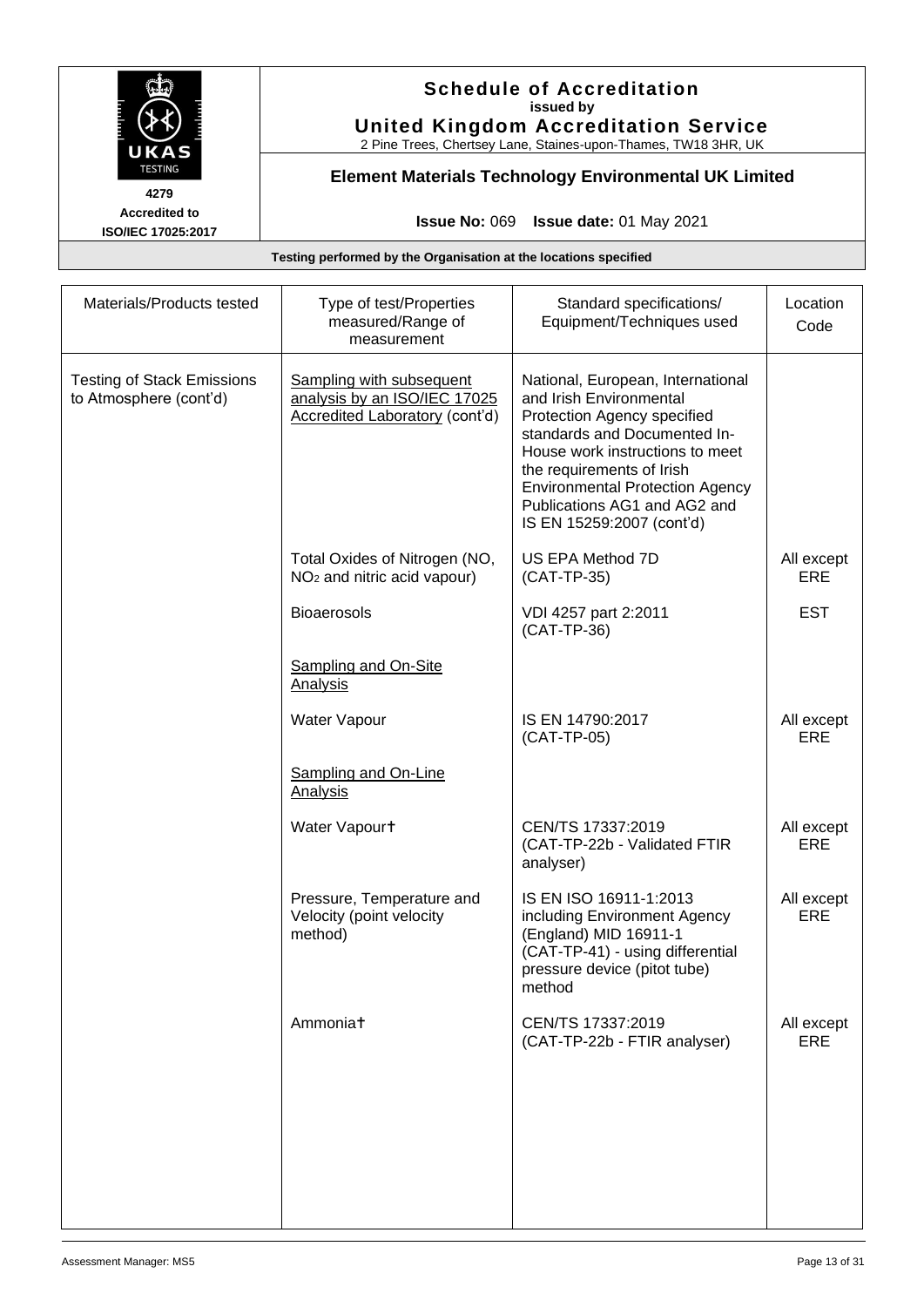

# **Schedule of Accreditation issued by United Kingdom Accreditation Service**

2 Pine Trees, Chertsey Lane, Staines-upon-Thames, TW18 3HR, UK

# **Element Materials Technology Environmental UK Limited**

**Issue No:** 069 **Issue date:** 01 May 2021

| Materials/Products tested                                   | Type of test/Properties<br>measured/Range of<br>measurement | Standard specifications/<br>Equipment/Techniques used                                                                                                                                                                                                                                              | Location<br>Code         |
|-------------------------------------------------------------|-------------------------------------------------------------|----------------------------------------------------------------------------------------------------------------------------------------------------------------------------------------------------------------------------------------------------------------------------------------------------|--------------------------|
| <b>Testing of Stack Emissions</b><br>to Atmosphere (cont'd) | <b>Sampling and On-Line</b><br>Analysis (cont'd)            | National, European, International<br>and Irish Environmental<br>Protection Agency specified<br>standards and Documented In-<br>House work instructions to meet<br>the requirements of Irish<br><b>Environmental Protection Agency</b><br>Publications AG1 and AG2 and<br>IS EN 15259:2007 (cont'd) |                          |
|                                                             | Carbon Monoxidet                                            | IS EN 15058:2017<br>(CAT-TP-21 - NDIR analyser)<br>(CAT-TP-25 - NDIR analyser)<br>(CAT-TP-39 - NDIR analyser)<br>CEN/TS 17337:2019<br>(CAT-TP-22b - Validated FTIR<br>analyser)                                                                                                                    | All except<br>ERE        |
|                                                             | Carbon Dioxidet                                             | ISO 12039:2001<br>(CAT-TP-21 - NDIR analyser)<br>(CAT-TP-39 - NDIR analyser)                                                                                                                                                                                                                       | All except<br><b>ERE</b> |
|                                                             |                                                             | CEN/TS 17337:2019<br>(CAT-TP-22b - FTIR analyser)                                                                                                                                                                                                                                                  |                          |
|                                                             | Nitrogen Monoxide (NO)+                                     | IS EN 14792:2017 including<br>Environment Agency (England)<br>MID 14792<br>(CAT-TP-21 - Chemiluminescent<br>analyser)<br>(CAT-TP-32 - Chemiluminescent<br>analyser)<br>(CAT-TP-39 - Chemiluminescent<br>analyser)<br>CEN/TS 17337:2019<br>(CAT-TP-22b - Validated FTIR<br>analyser)                | All except<br><b>ERE</b> |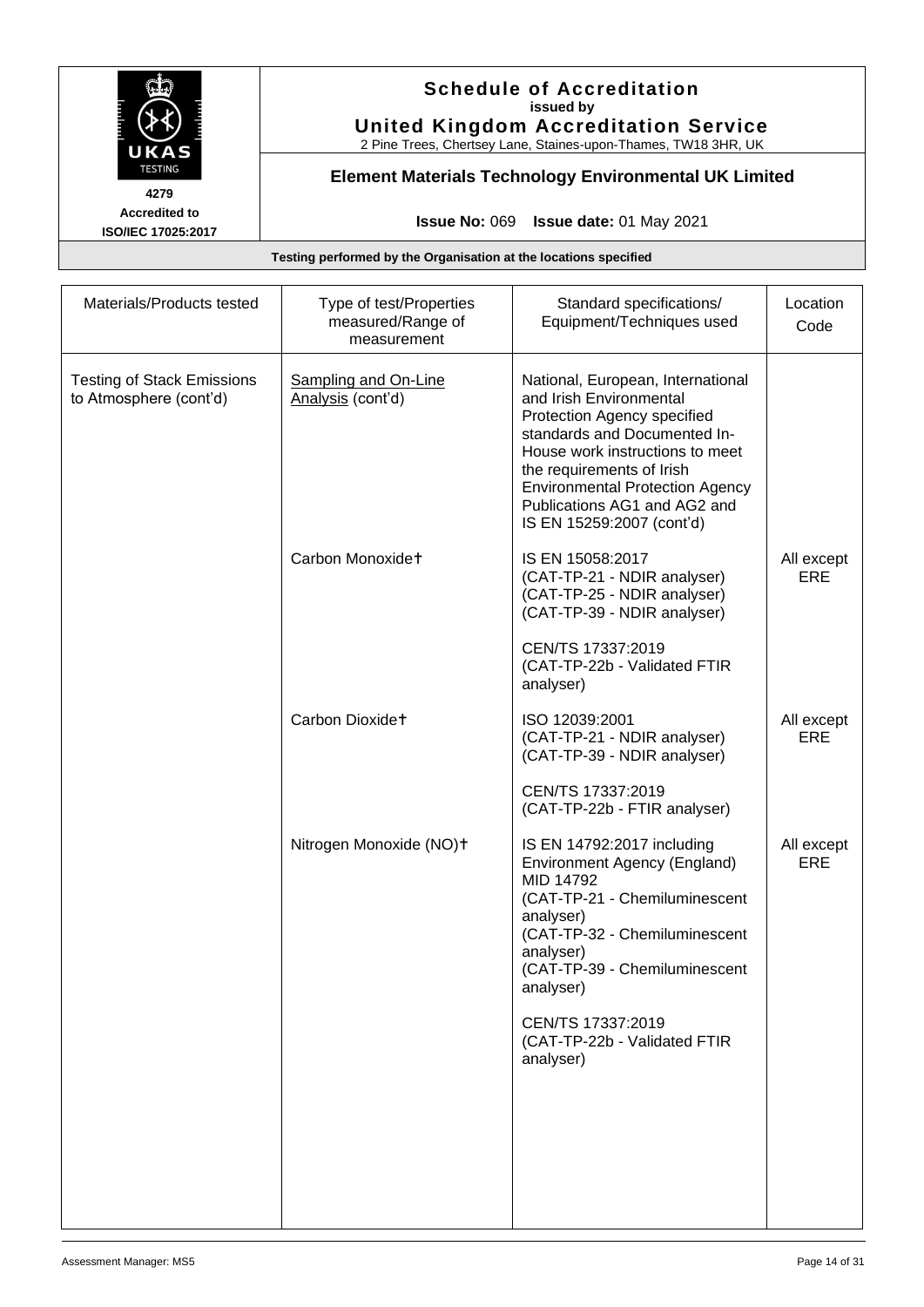

# **Schedule of Accreditation issued by United Kingdom Accreditation Service**

2 Pine Trees, Chertsey Lane, Staines-upon-Thames, TW18 3HR, UK

# **Element Materials Technology Environmental UK Limited**

**Issue No:** 069 **Issue date:** 01 May 2021

| Materials/Products tested                                   | Type of test/Properties<br>measured/Range of<br>measurement | Standard specifications/<br>Equipment/Techniques used                                                                                                                                                                                                                                            | Location<br>Code         |
|-------------------------------------------------------------|-------------------------------------------------------------|--------------------------------------------------------------------------------------------------------------------------------------------------------------------------------------------------------------------------------------------------------------------------------------------------|--------------------------|
| <b>Testing of Stack Emissions</b><br>to Atmosphere (cont'd) | Sampling and On-Line<br>Analysis (cont'd)                   | National, European, International<br>and Irish Environmental<br>Protection Agency specified<br>standards and Documented In-<br>House work instructions to meet<br>the requirements of Irish<br><b>Environmental Protection Agency</b><br>Publications AG1 and AG2 and<br>IS EN 15259:2007        |                          |
|                                                             | Nitrogen Dioxide (NO <sub>2</sub> ) <sup>+</sup>            | IS EN 14792:2017 including<br>Environment Agency (England)<br>MID 14792<br>(CAT-TP-32 - Chemiluminescent<br>analyser)<br>CEN/TS 17337:2019<br>(CAT-TP-22b - Validated FTIR<br>analyser)                                                                                                          | All except<br>ERE        |
|                                                             | Nitrous Oxide (N <sub>2</sub> O) <sup>+</sup>               | IS EN ISO 21258:2010<br>(CAT-TP-40 - NDIR analyser)<br>CEN/TS 17337:2019<br>(CAT-TP-22b - Validated FTIR                                                                                                                                                                                         | All except<br><b>ERE</b> |
|                                                             | Oxides of nitrogen (NOx)+                                   | analyser)<br>IS EN 14792:2017 including<br>Environment Agency (England)<br>MID 14792<br>(CAT-TP-21 - Chemiluminescent<br>analyser)<br>(CAT-TP-32 - Chemiluminescent<br>analyser)<br>(CAT-TP-39 - Chemiluminescent<br>analyser)<br>CEN/TS 17337:2019<br>(CAT-TP-22b - Validated FTIR<br>analyser) | All except<br><b>ERE</b> |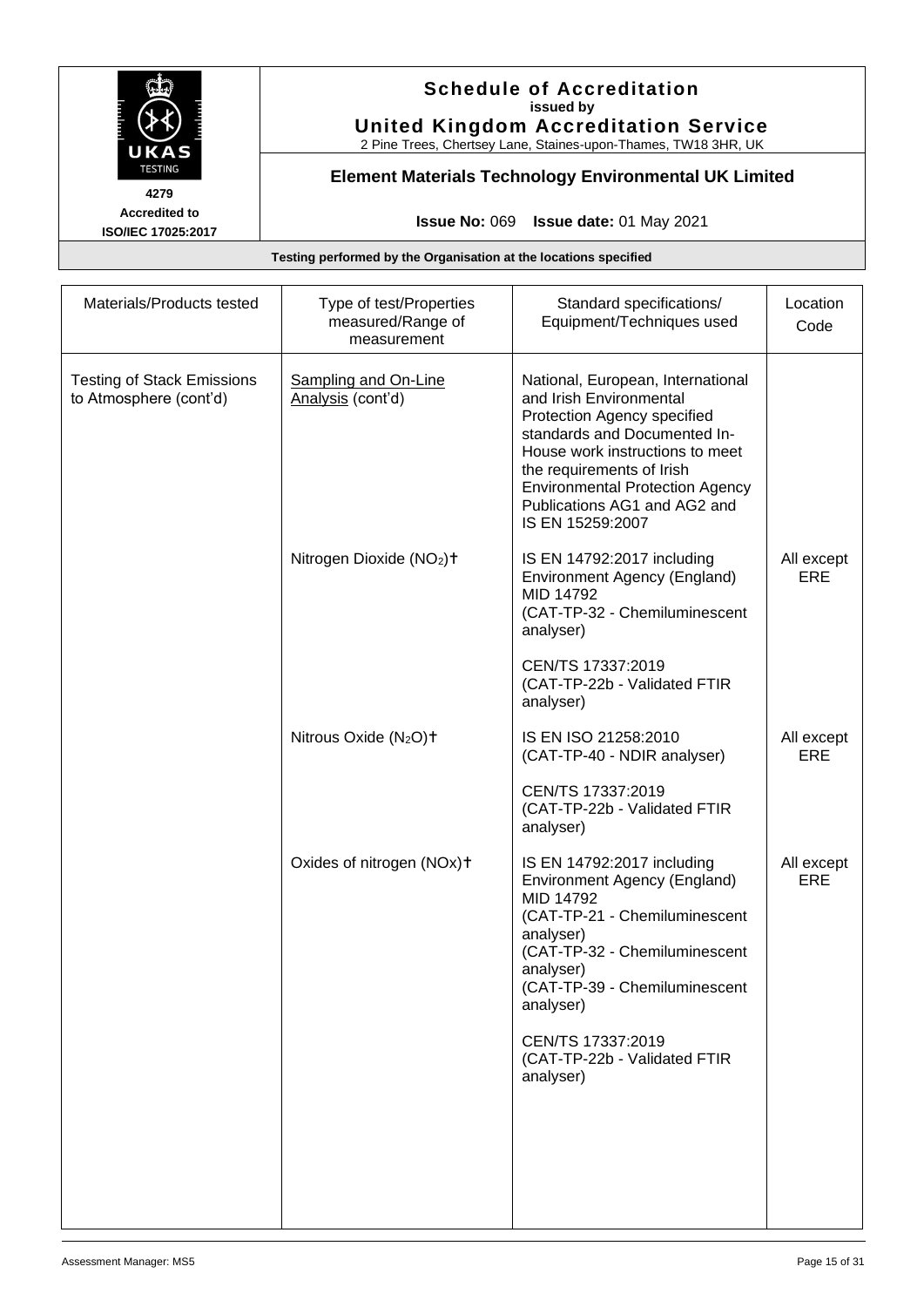

# **Schedule of Accreditation issued by United Kingdom Accreditation Service**

2 Pine Trees, Chertsey Lane, Staines-upon-Thames, TW18 3HR, UK

# **Element Materials Technology Environmental UK Limited**

**Issue No:** 069 **Issue date:** 01 May 2021

| Materials/Products tested                                   | Type of test/Properties<br>measured/Range of<br>measurement | Standard specifications/<br>Equipment/Techniques used                                                                                                                                                                                                                                     | Location<br>Code         |
|-------------------------------------------------------------|-------------------------------------------------------------|-------------------------------------------------------------------------------------------------------------------------------------------------------------------------------------------------------------------------------------------------------------------------------------------|--------------------------|
| <b>Testing of Stack Emissions</b><br>to Atmosphere (cont'd) | Sampling and On-Line<br>Analysis (cont'd)                   | National, European, International<br>and Irish Environmental<br>Protection Agency specified<br>standards and Documented In-<br>House work instructions to meet<br>the requirements of Irish<br><b>Environmental Protection Agency</b><br>Publications AG1 and AG2 and<br>IS EN 15259:2007 |                          |
|                                                             | Sulphur Dioxidet                                            | Environment Agency (England)<br>PD CEN/TS 17021:2017<br>(CAT-TP-21 - NDIR analyser)                                                                                                                                                                                                       | All except<br><b>ERE</b> |
|                                                             |                                                             | CEN/TS 17337:2019<br>(CAT-TP-22b - Validated FTIR<br>analyser)                                                                                                                                                                                                                            |                          |
|                                                             | Hydrogen Chloridet                                          | CEN/TS 17337:2019<br>(CAT-TP-22b - Validated FTIR<br>analyser)                                                                                                                                                                                                                            | All except<br><b>ERE</b> |
|                                                             | Propanet                                                    | PD CEN/TS 17337:2019<br>(CAT-TP-22b - Validated FTIR<br>analyser)                                                                                                                                                                                                                         | All except<br><b>ERE</b> |
|                                                             | Methane <sup>+</sup>                                        | PD CEN/TS 17337:2019<br>(CAT-TP-22b - Validated FTIR<br>analyser)                                                                                                                                                                                                                         | All except<br>ERE        |
|                                                             |                                                             |                                                                                                                                                                                                                                                                                           |                          |
|                                                             |                                                             |                                                                                                                                                                                                                                                                                           |                          |
|                                                             |                                                             |                                                                                                                                                                                                                                                                                           |                          |
|                                                             |                                                             |                                                                                                                                                                                                                                                                                           |                          |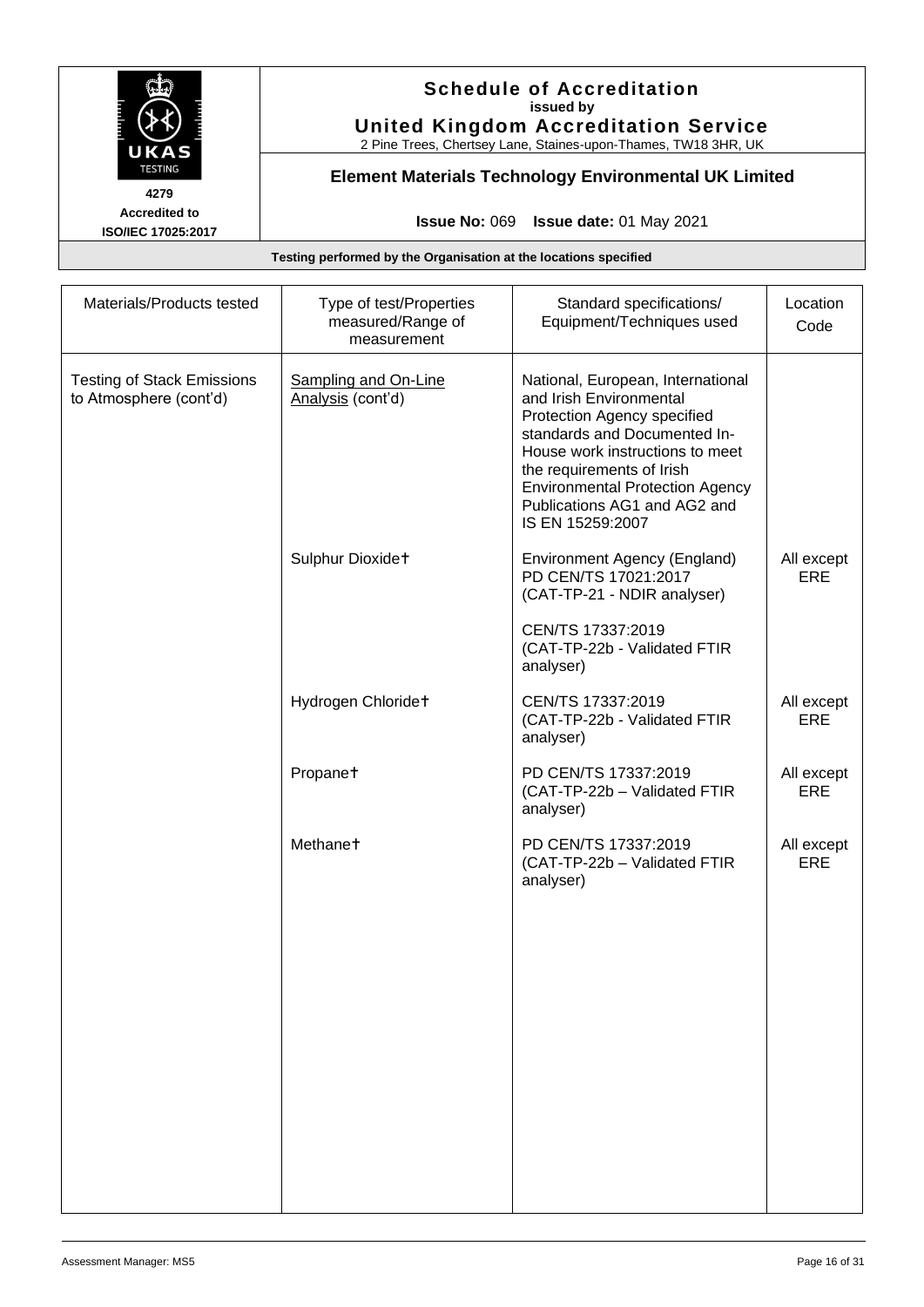

# **Schedule of Accreditation issued by United Kingdom Accreditation Service**

2 Pine Trees, Chertsey Lane, Staines-upon-Thames, TW18 3HR, UK

# **Element Materials Technology Environmental UK Limited**

**Issue No:** 069 **Issue date:** 01 May 2021

**Testing performed by the Organisation at the locations specified**

| Materials/Products tested                                                                                         | Type of test/Properties<br>measured/Range of<br>measurement                                                                                                                                                                             | Standard specifications/<br>Equipment/Techniques used                                                                                                                                                                                                                                     | Location<br>Code  |
|-------------------------------------------------------------------------------------------------------------------|-----------------------------------------------------------------------------------------------------------------------------------------------------------------------------------------------------------------------------------------|-------------------------------------------------------------------------------------------------------------------------------------------------------------------------------------------------------------------------------------------------------------------------------------------|-------------------|
| <b>Testing of Stack Emissions</b><br>to Atmosphere (cont'd)                                                       | <b>Sampling and On-Line</b><br>Analysis (cont'd)                                                                                                                                                                                        | National, European, International<br>and Irish Environmental<br>Protection Agency specified<br>standards and Documented In-<br>House work instructions to meet<br>the requirements of Irish<br><b>Environmental Protection Agency</b><br>Publications AG1 and AG2 and<br>IS EN 15259:2007 |                   |
|                                                                                                                   | Oxygent                                                                                                                                                                                                                                 | IS EN 14789:2017<br>(CAT-TP-21 - Validated Zirconium<br>cell analyser)<br>(CAT-TP-22 - Validated Zirconium<br>cell analyser)<br>(CAT-TP-25 - Paramagnetic<br>analyser)<br>(CAT-TP-33 - Paramagnetic<br>analyser)<br>(CAT-TP-39 - Paramagnetic<br>analyser)                                | All except<br>ERE |
|                                                                                                                   | <b>Total Gaseous Organict</b><br>Carbon (TOC / VOC)<br>(0 to 1000 mg/m <sup>3</sup> )                                                                                                                                                   | IS EN 12619:2013<br>(CAT-TP-20 - FID Analyser)                                                                                                                                                                                                                                            | All except<br>ERE |
|                                                                                                                   | Halides and Halogenst<br>Speciated VOCst<br>Other inorganic gasest                                                                                                                                                                      | PD CEN/TS 17337:2019<br>(CAT-TP-22b - FTIR analyser)                                                                                                                                                                                                                                      | All except<br>ERE |
|                                                                                                                   | The organisation holds a<br>flexible scope of<br>accreditation for these tests.<br><b>Please contact the</b><br>organisation for details of<br>the individual gaseous<br>compounds they can<br>sample and analyse using<br>this method. |                                                                                                                                                                                                                                                                                           |                   |
| t - The scale range of the analyser used for this test must meet the specific requirements specified in the Irish |                                                                                                                                                                                                                                         |                                                                                                                                                                                                                                                                                           |                   |

Environmental Protection Agency document "AG2 Index of Preferred Methods"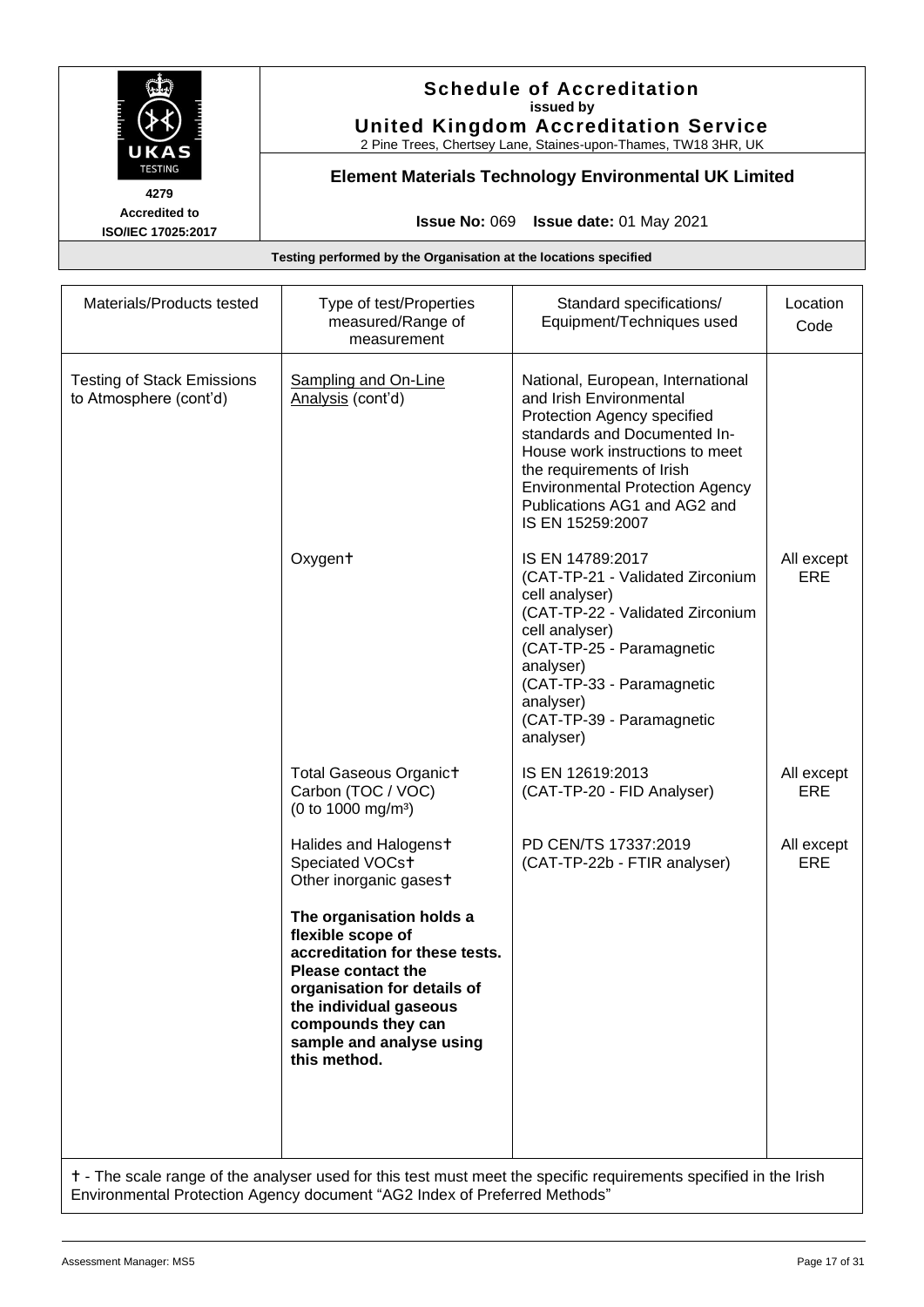

# **Schedule of Accreditation issued by United Kingdom Accreditation Service**

2 Pine Trees, Chertsey Lane, Staines-upon-Thames, TW18 3HR, UK

# **Element Materials Technology Environmental UK Limited**

**Issue No:** 069 **Issue date:** 01 May 2021

| National, International and other<br>recognised standards using<br>documented In-House work<br>instructions to meet the<br>requirements of BS EN |            |
|--------------------------------------------------------------------------------------------------------------------------------------------------|------------|
| 15259:2007                                                                                                                                       |            |
| US EPA Method 201A                                                                                                                               | All except |
| (CAT-TP-26)                                                                                                                                      | ERE        |
| Based on BS EN 14791                                                                                                                             | All except |
| (CAT-TP-23)                                                                                                                                      | ERE        |
| Based on BS ISO 15713:2006.                                                                                                                      | EDU        |
| Method number CAT-TP-10b.                                                                                                                        | <b>EGL</b> |
| Based on BS EN 1911:2010.                                                                                                                        | EDU        |
| Method number CAT-TP-31.                                                                                                                         | <b>EGL</b> |
| US EPA Method 8                                                                                                                                  | All except |
| (CAT-TP-42)                                                                                                                                      | <b>ERE</b> |
|                                                                                                                                                  |            |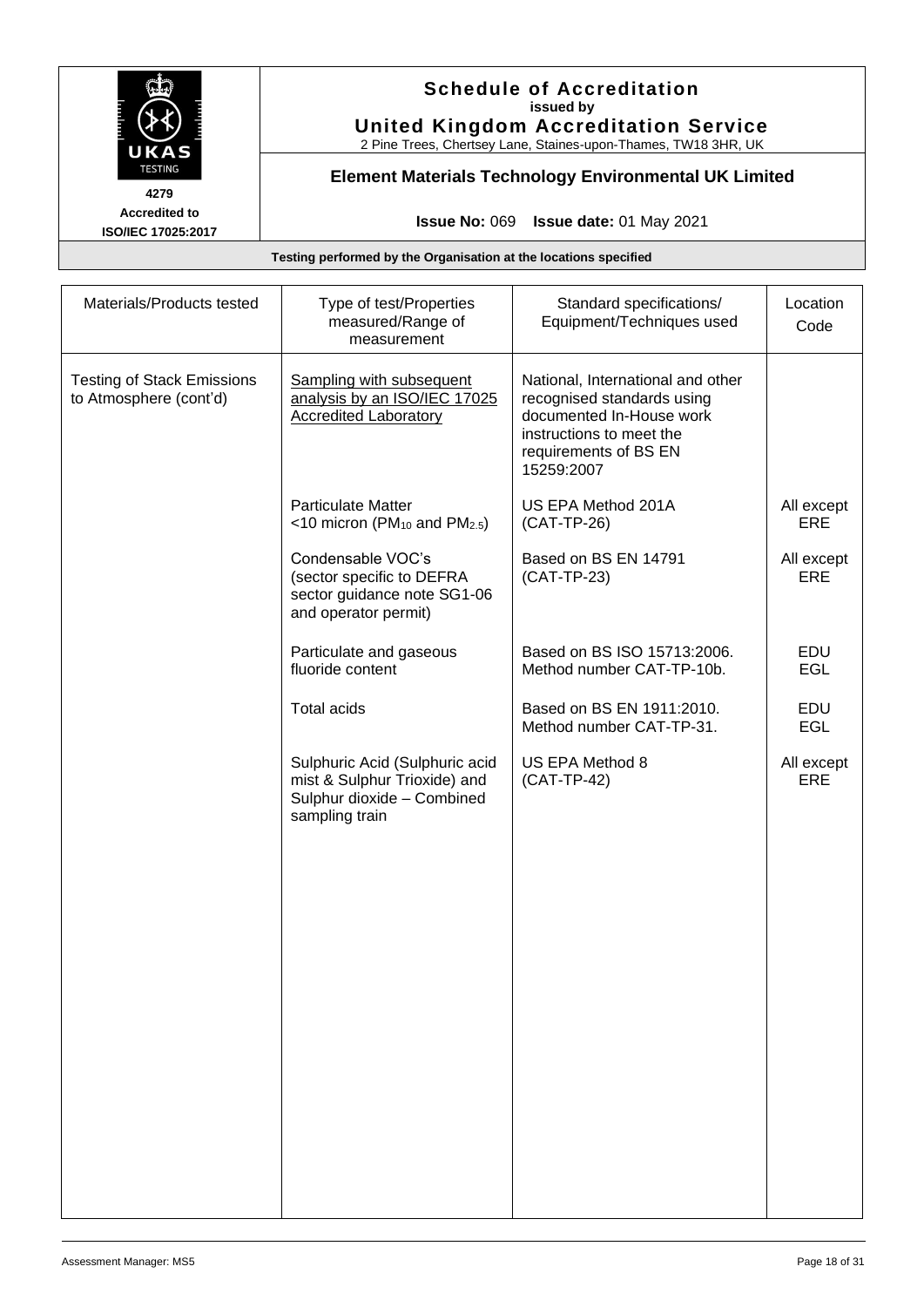

# **Schedule of Accreditation issued by United Kingdom Accreditation Service**

2 Pine Trees, Chertsey Lane, Staines-upon-Thames, TW18 3HR, UK

# **Element Materials Technology Environmental UK Limited**

**Issue No:** 069 **Issue date:** 01 May 2021

| Materials/Products tested                                   | Type of test/Properties<br>measured/Range of<br>measurement | Standard specifications/<br>Equipment/Techniques used                                                                                                          | Location<br>Code         |
|-------------------------------------------------------------|-------------------------------------------------------------|----------------------------------------------------------------------------------------------------------------------------------------------------------------|--------------------------|
| <b>Testing of Stack Emissions</b><br>to Atmosphere (cont'd) | Sampling and On-line<br><b>Analysis</b>                     | National, International and other<br>recognised standards using<br>documented In-House work<br>instructions to meet the<br>requirements of BS EN<br>15259:2007 |                          |
|                                                             | Determination of NO & NO <sub>2</sub>                       | ISO 10849:1996<br>(CAT-TP-28 - Electrochemical<br>Cell - Testo 350XL analyser)                                                                                 | All except<br><b>ERE</b> |
|                                                             | Determination of SO <sub>2</sub>                            | BS 6069-4.4:1992/ISO 7935:1992<br>(CAT-TP-28 - Electrochemical<br>Cell - Testo 350XL analyser))                                                                | All except<br>ERE        |
|                                                             | Determination of CO                                         | ISO 12039:2001<br>(CAT-TP-28 - Electrochemical<br>Cell - Testo 350XL analyser)                                                                                 | All except<br>ERE        |
|                                                             | Determination of O <sub>2</sub>                             | ISO 12039:2001<br>(CAT-TP-28 - Electrochemical<br>Cell - Testo 350XL analyser)                                                                                 | All except<br><b>ERE</b> |
|                                                             |                                                             |                                                                                                                                                                |                          |
|                                                             |                                                             |                                                                                                                                                                |                          |
|                                                             |                                                             |                                                                                                                                                                |                          |
|                                                             |                                                             |                                                                                                                                                                |                          |
|                                                             |                                                             |                                                                                                                                                                |                          |
|                                                             |                                                             |                                                                                                                                                                |                          |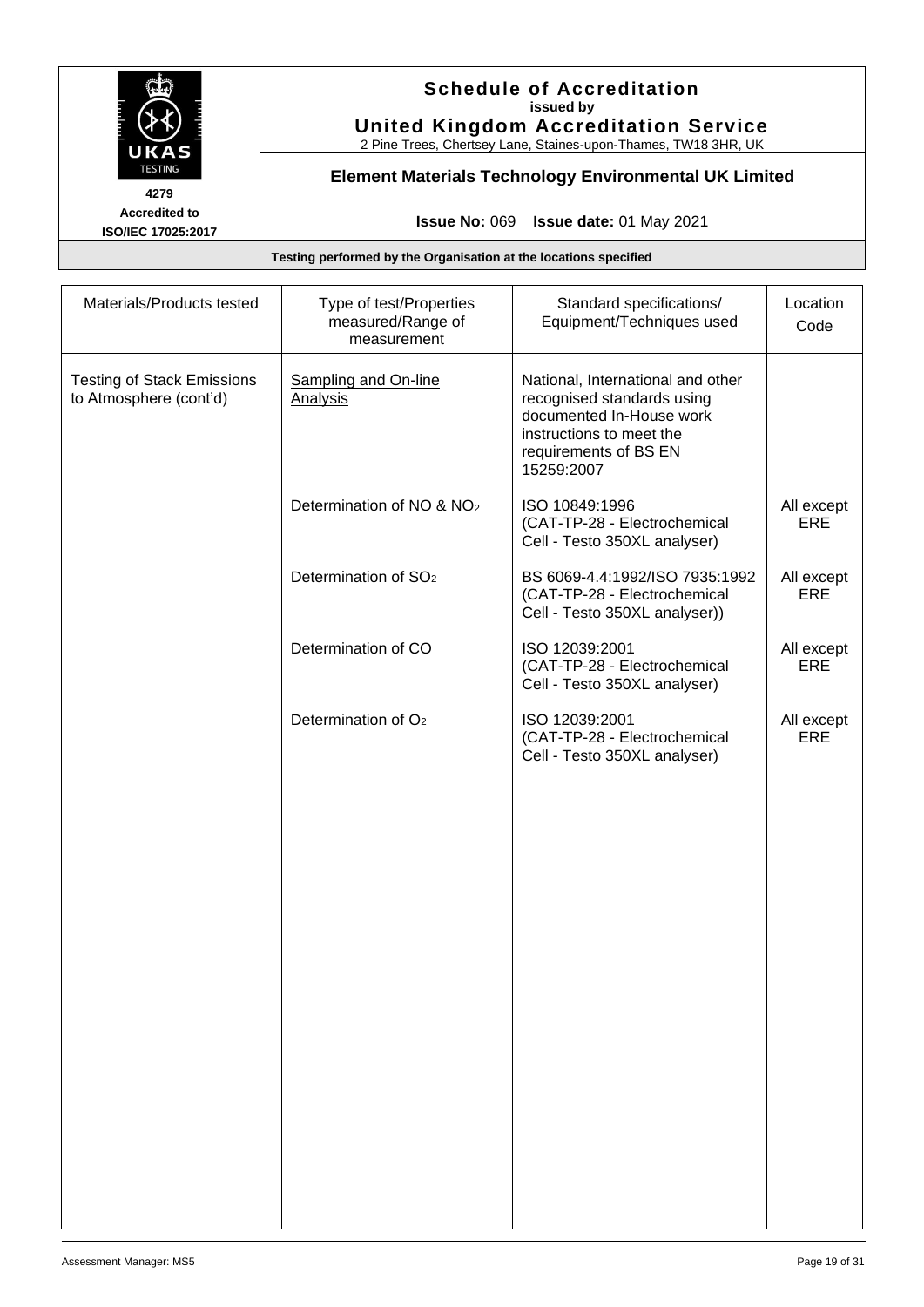

#### **Schedule of Accreditation issued by United Kingdom Accreditation Service**

2 Pine Trees, Chertsey Lane, Staines-upon-Thames, TW18 3HR, UK

# **Element Materials Technology Environmental UK Limited**

**Issue No:** 069 **Issue date:** 01 May 2021

| Materials/Products tested | Type of test/Properties<br>measured/Range of<br>measurement                                                                                                                                                                                                                                                                                                                                                                                                                                                                 | Standard specifications/<br>Equipment/Techniques used                                                                                        | Location<br>Code  |
|---------------------------|-----------------------------------------------------------------------------------------------------------------------------------------------------------------------------------------------------------------------------------------------------------------------------------------------------------------------------------------------------------------------------------------------------------------------------------------------------------------------------------------------------------------------------|----------------------------------------------------------------------------------------------------------------------------------------------|-------------------|
| <b>LANDFILL SITES</b>     | Sampling of Landfill Gas for<br><b>Subsequent Analysis by an</b><br>ISO/IEC 17025 Accredited<br>Laboratory<br><b>Trace Components by</b><br><b>Sorbent Tubes:</b><br><b>Priority Trace Components:</b><br>1,1-Dichloroethane<br>1,2-Dichloroethane<br>1,1-Dichloroethene<br>1,2-Dichloroethene<br>1,3-Butadiene<br>1-Butanethiol<br>1-Pentene<br>1-Propanethiol<br>2-Butoxy Ethanol                                                                                                                                         | Documented In-House<br>Procedures Based on<br>Environment Agency guidance<br>document LFTGN04<br>Based on CEN TS 13649:2014<br>$(CAT-TP-16)$ | All except<br>ERE |
|                           | Arsenic (as As)<br><b>Benzene</b><br><b>Butyric Acid</b><br>Carbon Disulphide<br>Chloroethane<br>Chloroethene (Vinyl Chloride)<br>Dichloromethane<br>Dimethyl Disulphide<br>Dimethyl Sulphide<br>Ethanal (Acetaldehyde)<br>Ethanethiol<br><b>Ethyl Butyrate</b><br>Furan (1,4-Epoxy-1,3-<br>Butadiene)<br>Mercury (as Hg)<br>Methanal (Formaldehyde)<br>Methanethiol<br>PCDDs/PCDFs<br>Styrene<br>1,1,2,2, - Tetrachloroethane<br>Tetrachloroethene<br>Tetrachloromethane<br>Toluene<br>Trichloroethene<br>Trimethylbenzene |                                                                                                                                              |                   |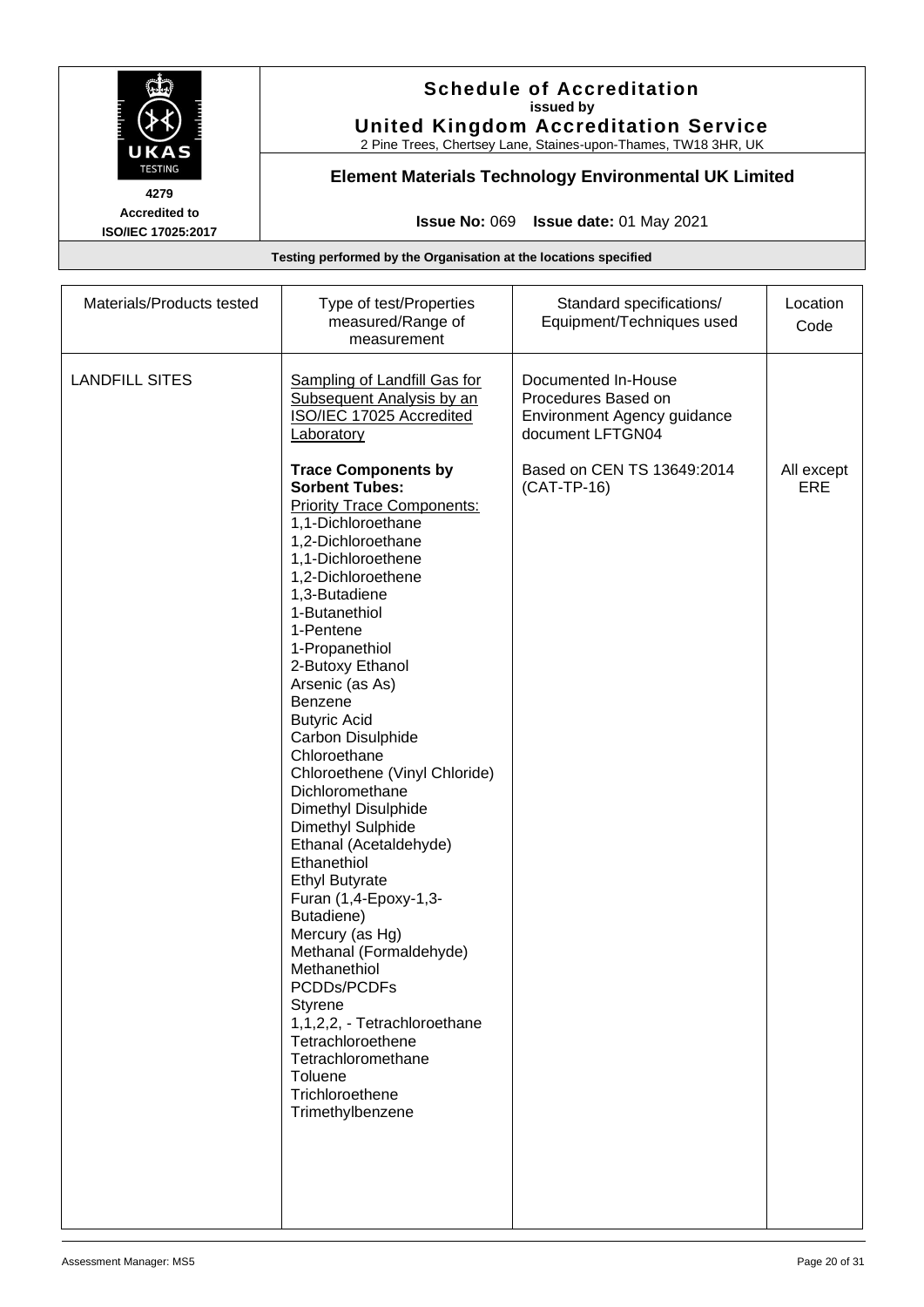

# **Schedule of Accreditation issued by United Kingdom Accreditation Service**

2 Pine Trees, Chertsey Lane, Staines-upon-Thames, TW18 3HR, UK

# **Element Materials Technology Environmental UK Limited**

**Issue No:** 069 **Issue date:** 01 May 2021

| Materials/Products tested | Type of test/Properties<br>measured/Range of<br>measurement                                                                                                                                                                                                      | Standard specifications/<br>Equipment/Techniques used                                         | Location<br>Code         |
|---------------------------|------------------------------------------------------------------------------------------------------------------------------------------------------------------------------------------------------------------------------------------------------------------|-----------------------------------------------------------------------------------------------|--------------------------|
| LANDFILL SITES (cont'd)   | Sampling of Landfill Gas for<br>Subsequent Analysis by an<br>ISO/IEC 17025 Accredited<br>Laboratory (cont'd)                                                                                                                                                     | Documented In-House<br>Procedures Based on<br>Environment Agency guidance<br>document LFTGN04 | All except<br><b>ERE</b> |
|                           | <b>Siloxanes</b>                                                                                                                                                                                                                                                 | Based on CEN TS 13649:2014                                                                    | All except<br><b>ERE</b> |
|                           | Decamethylcyclopenta<br>siloxane<br>Decamethyltetrasiloxane<br>Dodecamethylcyclohexa<br>siloxane<br>Dodecamethylpentasiloxane<br>Hexamethylcyclotrisiloxane<br>Hexamethyldisiloxane<br>Octamethylcyclotetrasiloxane<br>Octamethyltrisiloxane<br>Trimethylsilanol | (CAT-TP-16)                                                                                   |                          |
|                           | <b>Trace and Bulk Components</b><br><b>By Tedlar Bags:</b><br>Hydrogen Sulphide<br>Carbon Monoxide<br>Carbon Dioxide<br>Oxygen<br>Methane<br>Nitrogen                                                                                                            | (CAT-TP-27)                                                                                   | All except<br><b>ERE</b> |
| <b>Landfill Sites</b>     | Sampling for landfill gas for<br>subsequent analysis by an<br>ISO/IEC 17025 accredited<br>laboratory                                                                                                                                                             | Documented In-house procedures                                                                | ERE                      |
|                           | Trace and bulk components<br>by Tedlar bags:<br>Hydrogen sulphide<br>Carbon monoxide<br>Methane<br>Carbon dioxide<br>Oxygen<br>Nitrogen                                                                                                                          | SPTGN04 - Based on<br>Environment Agency guidance<br>document LFTGN04                         | ERE                      |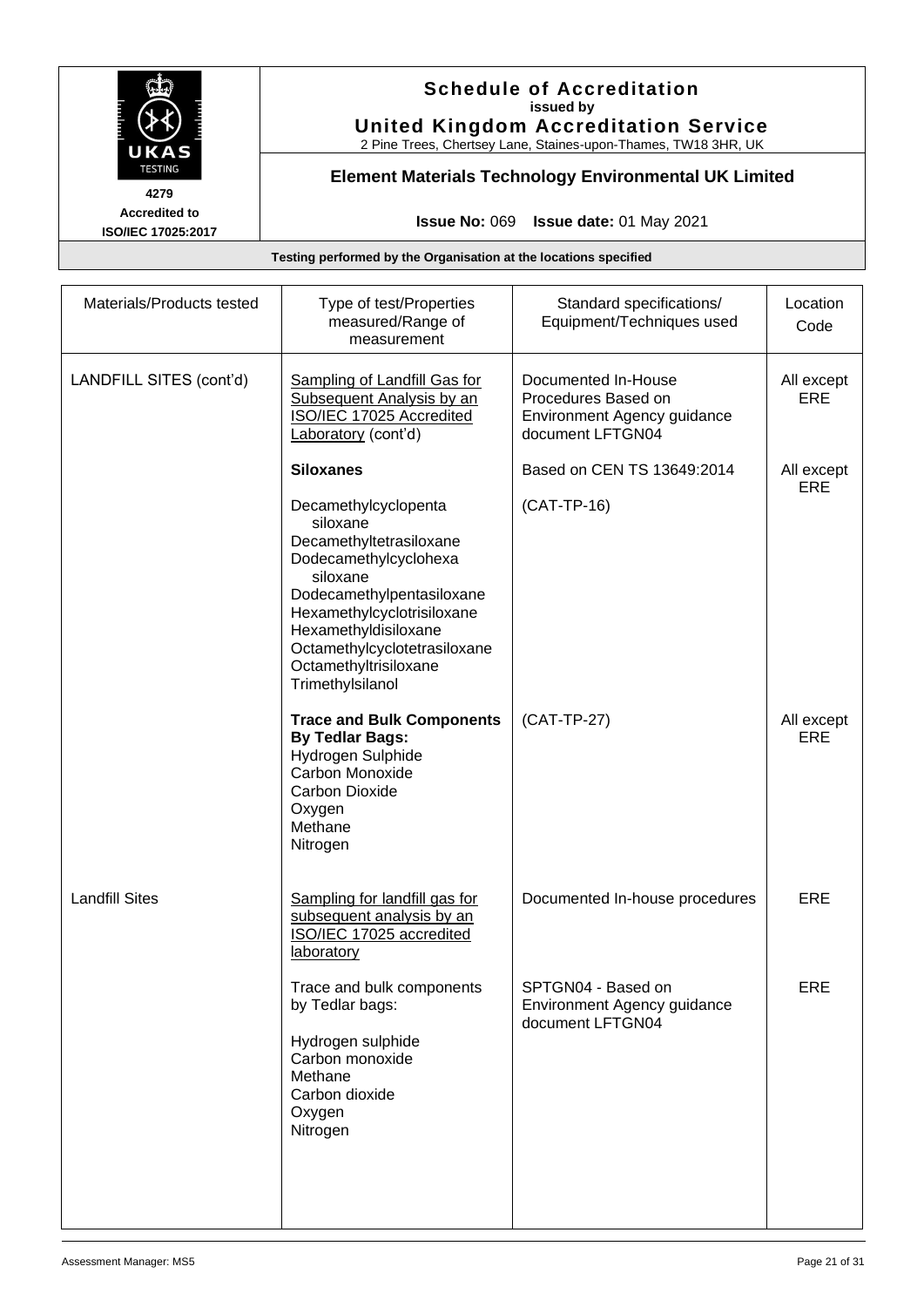

# **Schedule of Accreditation issued by United Kingdom Accreditation Service**

2 Pine Trees, Chertsey Lane, Staines-upon-Thames, TW18 3HR, UK

# **Element Materials Technology Environmental UK Limited**

**Issue No:** 069 **Issue date:** 01 May 2021

| Materials/Products tested | Type of test/Properties<br>measured/Range of<br>measurement                                                                                                                                                                                                                                                                                                                                                                                                                                                                                                                                                                                                  | Standard specifications/<br>Equipment/Techniques used                 | Location<br>Code |
|---------------------------|--------------------------------------------------------------------------------------------------------------------------------------------------------------------------------------------------------------------------------------------------------------------------------------------------------------------------------------------------------------------------------------------------------------------------------------------------------------------------------------------------------------------------------------------------------------------------------------------------------------------------------------------------------------|-----------------------------------------------------------------------|------------------|
| Landfill Sites (cont'd)   | Sampling for landfill gas for<br>subsequent analysis by an<br>ISO/IEC 17025 accredited<br>laboratory (cont'd)                                                                                                                                                                                                                                                                                                                                                                                                                                                                                                                                                | Documented In-house procedures                                        | ERE              |
|                           | Trace and bulk components<br>by sorbent tube:<br>1, 1 - dichloroethane<br>1, 2 - dichloroethane<br>1, 1 - dichloroethene<br>1, 2 - dichloroethene<br>1, 3 - butadiene<br>1 - butanethiol<br>1 - pentene<br>1 - propanethiol<br>2 - butoxyl ethanol<br>Arsenic (as As)<br>Benzene<br><b>Butyric acid</b><br>Carbon disulphide<br>Chloroethane<br>Chloroethene (vinyl chloride)<br>Dichloromethane<br>Dimethyl disulphide<br>Dimethyl sulphide<br>Ethanal (acetaldehyde)<br>Ethanethiol<br>Ethyl butyrate<br>Furan<br>Methanal (formaldehyde)<br>Methanethiol<br>Styrene<br>Tetrachloromethane<br>Toluene<br>Trichloroethene<br>Mercury (as Hg)<br>PCDDs/PCDFs | SPTGN04 - Based on<br>Environment Agency guidance<br>document LFTGN04 | ERE              |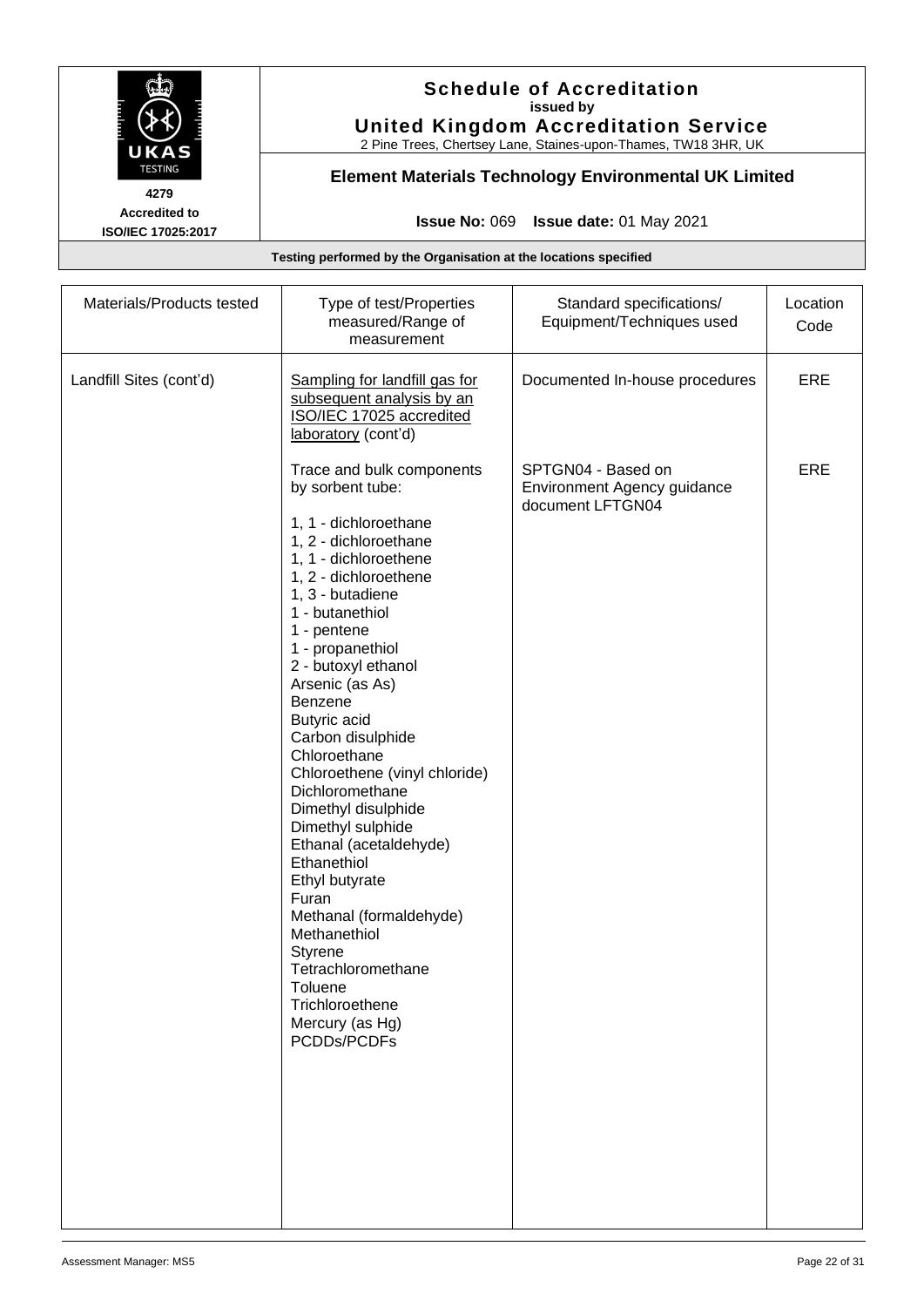

# **Schedule of Accreditation issued by United Kingdom Accreditation Service**

2 Pine Trees, Chertsey Lane, Staines-upon-Thames, TW18 3HR, UK

# **Element Materials Technology Environmental UK Limited**

**Issue No:** 069 **Issue date:** 01 May 2021

| Materials/Products tested   | Type of test/Properties<br>measured/Range of<br>measurement                                                                                                                                                                                                                                               | Standard specifications/<br>Equipment/Techniques used | Location<br>Code |
|-----------------------------|-----------------------------------------------------------------------------------------------------------------------------------------------------------------------------------------------------------------------------------------------------------------------------------------------------------|-------------------------------------------------------|------------------|
| <b>Biogenic Gas Samples</b> | Sampling and subsequent<br>analysis by an ISO/IEC 17025<br>accredited laboratory                                                                                                                                                                                                                          | Documented In-house procedures                        | ERE              |
|                             | Siloxanes by sorbent tube<br>(Carbon):<br>Hexamethyldisiloxane<br>Hexamethylcyclotrisiloxane<br>Octamethyltrisiloxane<br>Octamethylcyclotetrasiloxane<br>Decamethyltetrasiloxane<br>Decamethylcyclopentasiloxan<br>е<br>Dodecmethylcyclohexa<br>siloxane<br>Dodecamethylpentasiloxane<br>Trimethylsilanol | SPSILOX - Based on CEN TS<br>13649:2014               | ERE              |
|                             | Siloxanes by Tedlar bag:<br>Hexamethyldisiloxane<br>Hexamethylcyclotrisiloxane<br>Octamethyltrisiloxane<br>Octamethylcyclotetrasiloxane<br>Decamethyltetrasiloxane<br>Decamethylcyclopentasiloxan<br>е<br>Dodecmethylcyclohexa<br>siloxane<br>Dodecamethylpentasiloxane<br>Trimethylsilanol               | SPSILOX - Based on LFTGN04                            | <b>ERE</b>       |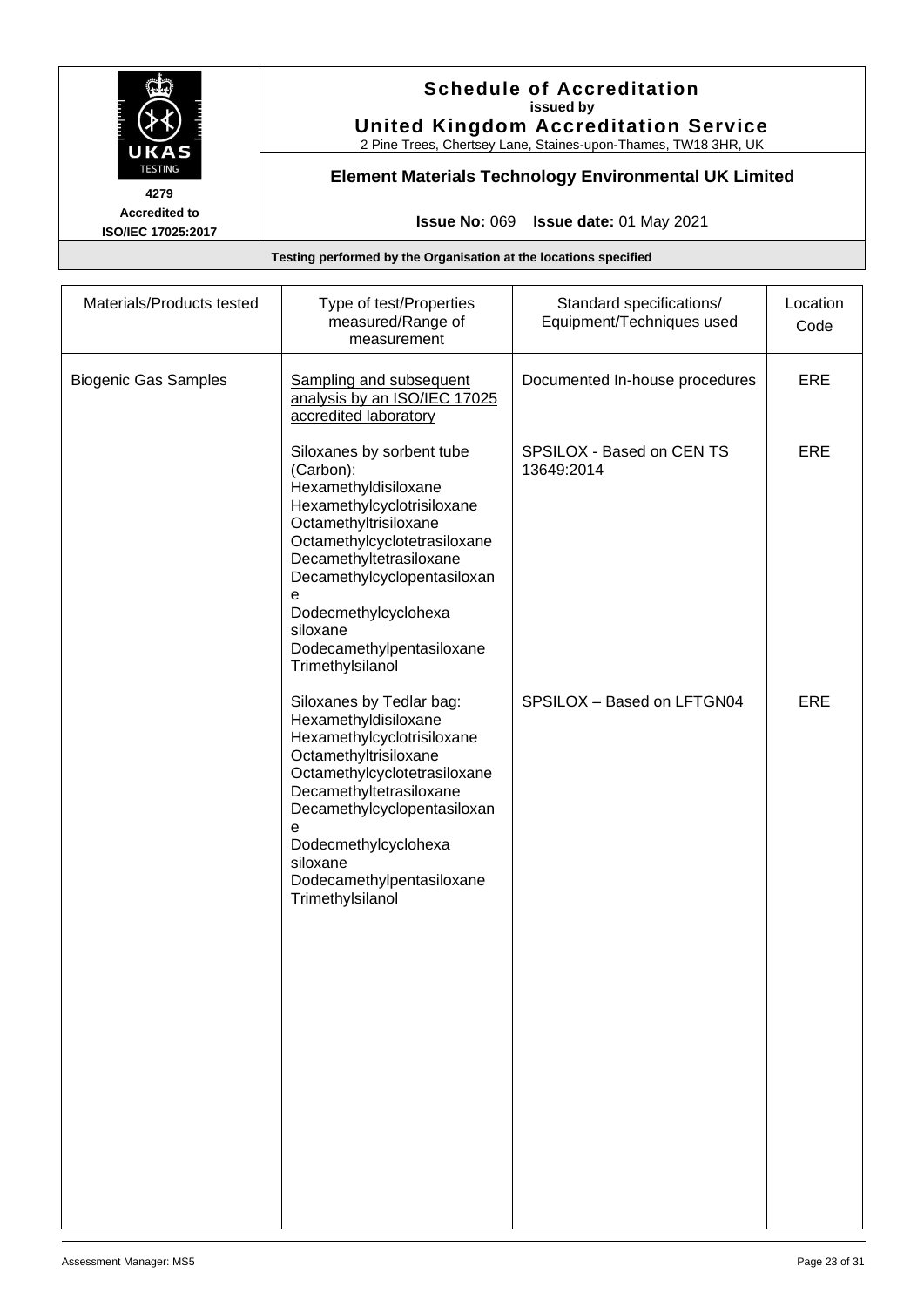

# **Schedule of Accreditation issued by United Kingdom Accreditation Service**

2 Pine Trees, Chertsey Lane, Staines-upon-Thames, TW18 3HR, UK

# **Element Materials Technology Environmental UK Limited**

**Issue No:** 069 **Issue date:** 01 May 2021

| Materials/Products tested                          | Type of test/Properties<br>measured/Range of<br>measurement                                                                                                                                                                  | Standard specifications/<br>Equipment/Techniques used                                                                                                                                                                                                                                        | Location<br>Code |
|----------------------------------------------------|------------------------------------------------------------------------------------------------------------------------------------------------------------------------------------------------------------------------------|----------------------------------------------------------------------------------------------------------------------------------------------------------------------------------------------------------------------------------------------------------------------------------------------|------------------|
| <b>Testing of Stack emissions</b><br>to Atmosphere | Sampling with subsequent<br>analysis by an ISO/IEC 17025<br>accredited laboratory                                                                                                                                            | National, International and other<br>recognised standards using<br>documented In-House work<br>instructions to meet the<br>requirements of<br>DD CEN/TS 15675:2007/<br>BS EN 15259:2007                                                                                                      | <b>ERE</b>       |
|                                                    | Speciated VOC's (carbon and<br>other suitable tubes)<br>(including hot wet stacks using<br>a modified water trap method):<br><b>Amines and Amides</b><br>Phenols<br>Cresols<br>Carboxylic acids<br>Aldehydes<br>Formaldehyde | Based on CEN TS 13649:2014<br>(SP NMVOC)<br>(Including Modified water trap<br>method using Environment<br>Agency Guidance LFTGN08)                                                                                                                                                           | ERE              |
| <b>Testing of Stack emissions</b><br>to Atmosphere | Sampling with subsequent<br>analysis by an ISO/IEC 17025<br>accredited laboratory                                                                                                                                            | National, European, International<br>and Environment Agency<br>specified standards including<br>MIDs and Documented In-House<br>work instructions to meet the<br>requirements of the Environment<br>Agency (MCERTS) Performance<br>Standard and<br>DD CEN/TS 15675:2007/<br>BS EN 15259:2007 | <b>ERE</b>       |
|                                                    | Speciated VOC's (carbon and<br>other suitable tubes)<br>(direct sampling of dry stacks<br>only):<br>Amines and Amides<br>Phenols<br>Cresols<br>Carboxylic acids<br>Aldehydes<br>Formaldehyde                                 | CEN TS 13649:2014<br>(SP13649)                                                                                                                                                                                                                                                               | ERE              |
|                                                    | Hydrogen Sulphide (carbon<br>tubes)<br>(direct sampling of dry stacks<br>only)                                                                                                                                               | CEN TS 13649:2014<br>$(SP13649-H_2S)$                                                                                                                                                                                                                                                        | ERE              |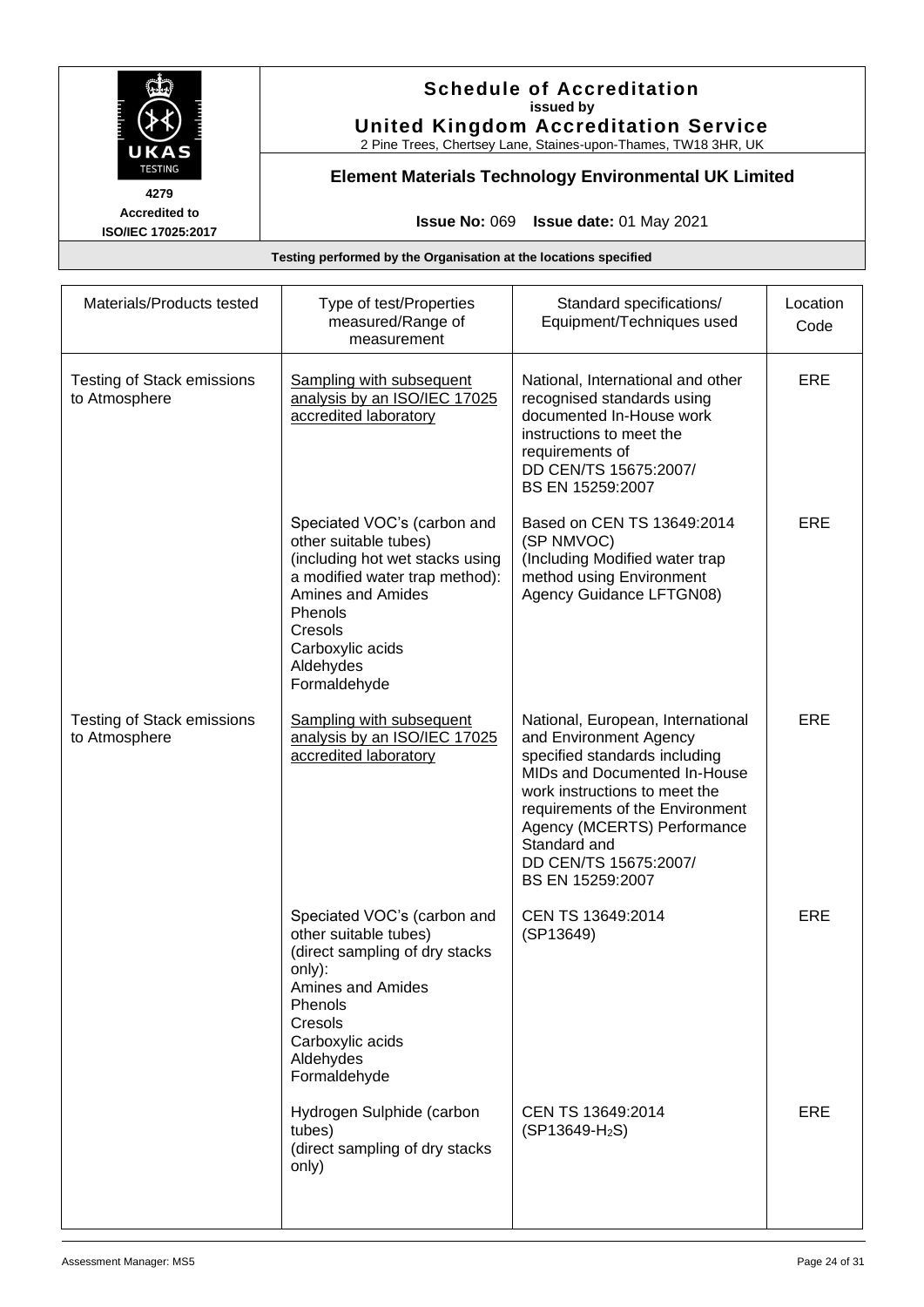

# **Schedule of Accreditation issued by United Kingdom Accreditation Service**

2 Pine Trees, Chertsey Lane, Staines-upon-Thames, TW18 3HR, UK

# **Element Materials Technology Environmental UK Limited**

**Issue No:** 069 **Issue date:** 01 May 2021

| Materials/Products tested                          | Type of test/Properties<br>measured/Range of<br>measurement                                                                     | Standard specifications/<br>Equipment/Techniques used                                                                                                                                                                                                                                        | Location<br>Code |
|----------------------------------------------------|---------------------------------------------------------------------------------------------------------------------------------|----------------------------------------------------------------------------------------------------------------------------------------------------------------------------------------------------------------------------------------------------------------------------------------------|------------------|
| <b>Testing of Stack emissions</b><br>to Atmosphere | Sampling with subsequent<br>analysis by an ISO/IEC 17025<br>accredited laboratory                                               | National, European, International<br>and Environment Agency<br>specified standards including<br>MIDs and Documented In-House<br>work instructions to meet the<br>requirements of the Environment<br>Agency (MCERTS) Performance<br>Standard and<br>DD CEN/TS 15675:2007/<br>BS EN 15259:2007 | ERE              |
|                                                    | <b>Total Particulate Matter</b>                                                                                                 | BS EN 13284-1:2017<br>(SP 13284-1)                                                                                                                                                                                                                                                           | ERE              |
|                                                    | Sulphur dioxide                                                                                                                 | BS EN 14791:2017<br>(SP14791)                                                                                                                                                                                                                                                                | ERE              |
|                                                    | Ammonia                                                                                                                         | BS EN ISO 21877:2019<br>(SP21877)                                                                                                                                                                                                                                                            | ERE              |
|                                                    | Hydrogen Chloride                                                                                                               | BS EN 1911:2010<br>(SP1911)                                                                                                                                                                                                                                                                  | ERE              |
|                                                    | Odour<br>(direct sampling of dry stacks<br>and dynamic dilution sampling<br>of hot wet stacks)<br>Sampling and On-Site analysis | BS EN 13725:2003<br>(SP13725)                                                                                                                                                                                                                                                                | ERE              |
|                                                    | Water Vapour                                                                                                                    | BS EN 14790:2017<br>(SP14790)                                                                                                                                                                                                                                                                | <b>ERE</b>       |
|                                                    |                                                                                                                                 |                                                                                                                                                                                                                                                                                              |                  |
|                                                    |                                                                                                                                 |                                                                                                                                                                                                                                                                                              |                  |
|                                                    |                                                                                                                                 |                                                                                                                                                                                                                                                                                              |                  |
|                                                    |                                                                                                                                 |                                                                                                                                                                                                                                                                                              |                  |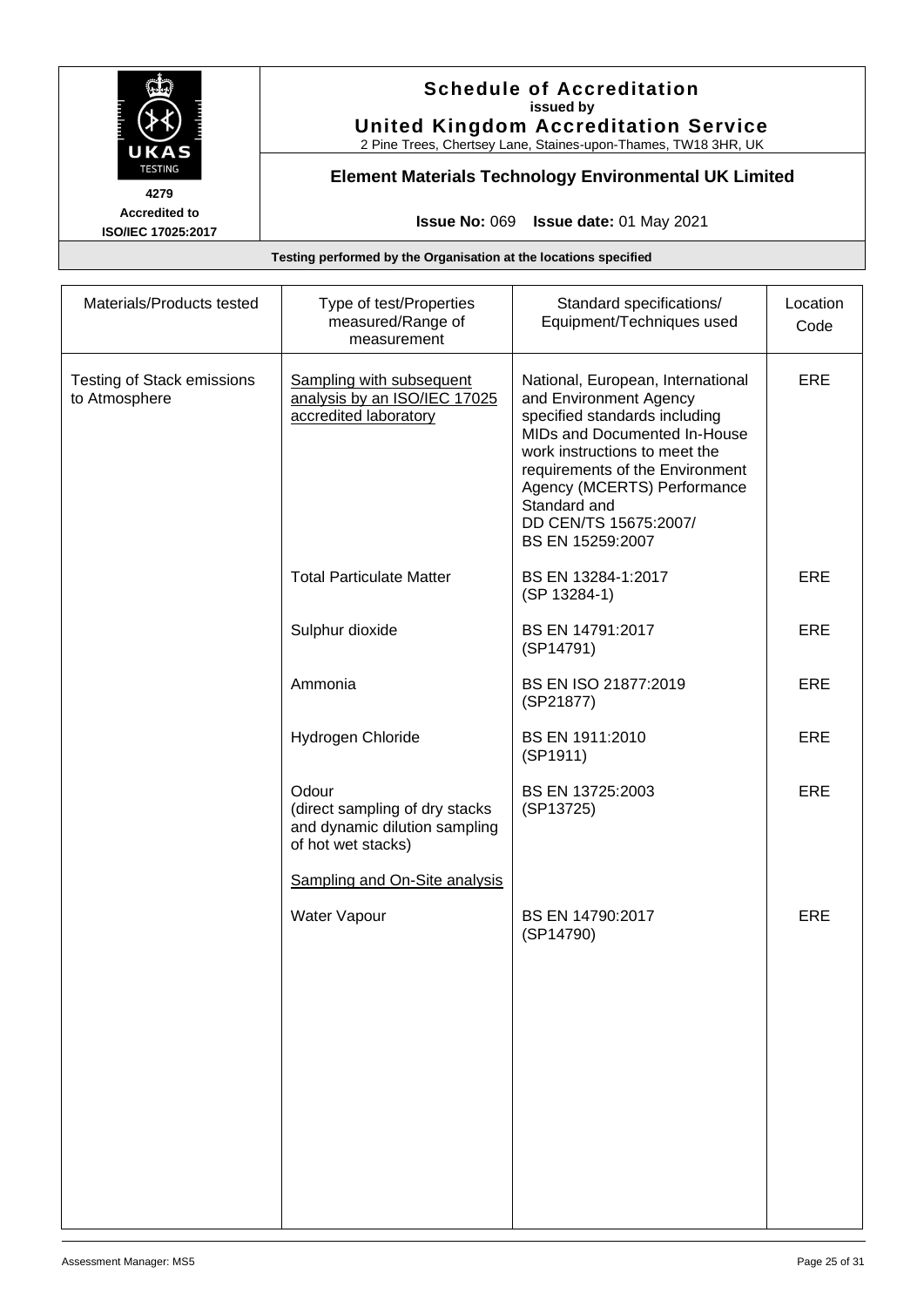

# **Schedule of Accreditation issued by United Kingdom Accreditation Service**

2 Pine Trees, Chertsey Lane, Staines-upon-Thames, TW18 3HR, UK

# **Element Materials Technology Environmental UK Limited**

**Issue No:** 069 **Issue date:** 01 May 2021

**Testing performed by the Organisation at the locations specified**

| Materials/Products tested                                                                                           | Type of test/Properties<br>measured/Range of<br>measurement                             | Standard specifications/<br>Equipment/Techniques used                                                                                                                                                                                                                                        | Location<br>Code |
|---------------------------------------------------------------------------------------------------------------------|-----------------------------------------------------------------------------------------|----------------------------------------------------------------------------------------------------------------------------------------------------------------------------------------------------------------------------------------------------------------------------------------------|------------------|
| <b>Testing of Stack emissions</b><br>to Atmosphere (cont'd)                                                         | <b>Sampling and On-Line</b><br>analysis                                                 | National, European, International<br>and Environment Agency<br>specified standards including<br>MIDs and Documented In-House<br>work instructions to meet the<br>requirements of the Environment<br>Agency (MCERTS) Performance<br>Standard and<br>DD CEN/TS 15675:2007/<br>BS EN 15259:2007 | <b>ERE</b>       |
|                                                                                                                     | Pressure, Temperature and<br><b>Velocity (Point Velocity</b><br>Method)                 | BS EN 16911-1:2013<br>(SP 16911 using differential<br>pressure device (pitot tube)<br>method)                                                                                                                                                                                                | ERE              |
|                                                                                                                     | Carbon Monoxide*                                                                        | BS EN 15058:2017<br>(SP15058 - NDIR analyser)                                                                                                                                                                                                                                                | ERE              |
|                                                                                                                     | Oxygen*                                                                                 | BS EN 14789:2017<br>(SP14789 - Validated Zirconium<br>cell analyser)<br>(SP14789 - Paramagnetic<br>analyser)                                                                                                                                                                                 | <b>ERE</b>       |
|                                                                                                                     | Nitrogen Monoxide (NO)*                                                                 | BS EN 14792:2017<br>(SP14792 - Chemiluminescence<br>analyser)                                                                                                                                                                                                                                | ERE              |
|                                                                                                                     | Nitrogen Dioxide (NO <sub>2</sub> )*                                                    | BS EN 14792:2017<br>(SP14792 - Chemiluminescence<br>analyser)                                                                                                                                                                                                                                | ERE              |
|                                                                                                                     | <b>Total Gaseous Organic</b><br>Carbon*<br>(TOC/VOC)<br>$(0 - 1000$ mg/m <sup>3</sup> ) | BS EN 12619:2013<br>(SP12619 - FID analyser)                                                                                                                                                                                                                                                 | <b>ERE</b>       |
|                                                                                                                     |                                                                                         |                                                                                                                                                                                                                                                                                              |                  |
| * - The scale range of the analyser used for this test must be that detailed on its current MCERTS certificate or a |                                                                                         |                                                                                                                                                                                                                                                                                              |                  |

range validated by the organisation to meet MCERTS requirements.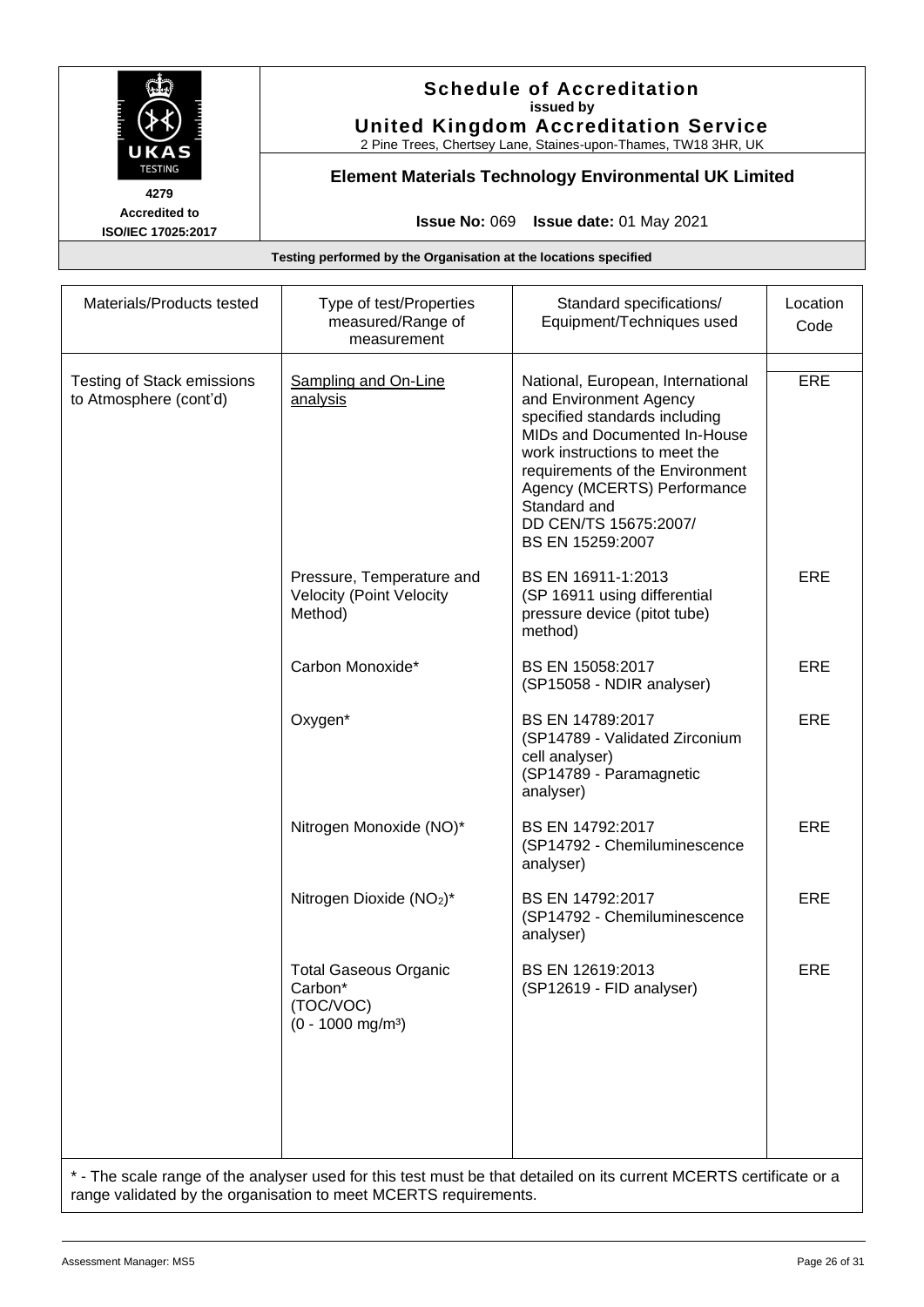

# **Schedule of Accreditation issued by United Kingdom Accreditation Service**

2 Pine Trees, Chertsey Lane, Staines-upon-Thames, TW18 3HR, UK

# **Element Materials Technology Environmental UK Limited**

**Issue No:** 069 **Issue date:** 01 May 2021

| Materials/Products tested                                                                                                                                       | Type of test/Properties<br>measured/Range of<br>measurement                                                                                                                                                                       | Standard specifications/<br>Equipment/Techniques used                                                                                                                                                                                                                                                                              | Location<br>Code |
|-----------------------------------------------------------------------------------------------------------------------------------------------------------------|-----------------------------------------------------------------------------------------------------------------------------------------------------------------------------------------------------------------------------------|------------------------------------------------------------------------------------------------------------------------------------------------------------------------------------------------------------------------------------------------------------------------------------------------------------------------------------|------------------|
| <b>ATMOSPHERIC</b><br>POLLUTANTS AND<br><b>EFFLUENTS - STACK GAS</b><br><b>SAMPLES</b>                                                                          | <b>Chemical Testing</b>                                                                                                                                                                                                           | National, European, International<br>and Environment Agency<br>specified standards including<br>MIDs and Documented In-House<br>work instructions to meet the<br>requirements of the Environment<br>Agency (MCERTS) Performance<br>Standard for laboratories carrying<br>out testing of samples from stack<br>emissions monitoring |                  |
| <b>Filters</b><br>Probe rinses<br>(nitric acid)<br><b>Impinger Solutions</b><br>(nitric acid/hydrogen<br>peroxide)                                              | Metals, specifically:<br>Antimony<br>Arsenic<br>Beryllium<br>Cadmium<br>Caesium<br>Chromium<br>Cobalt<br>Copper<br>Gallium<br>Iron<br>Lead<br>Manganese<br>Nickel<br>Selenium<br>Strontium<br>Thallium<br>Tin<br>Vanadium<br>Zinc | BS EN 14385:2004<br>(In House Methods CAT-AP-08<br>and CAT-AP-09) by Microwave<br>digestion followed by CVAFS                                                                                                                                                                                                                      | <b>OS</b>        |
| <b>Filters</b><br>Probe rinses<br>(nitric acid)<br><b>Impinger Solutions</b><br>(sulphuric acid/potassium<br>permanganate, nitric<br>acid/potassium dichromate) | Mercury                                                                                                                                                                                                                           | BS EN 13211:2001<br>(In House Methods CAT-AP-08<br>and CAT-AP-09) by Microwave<br>digestion followed by CVAFS                                                                                                                                                                                                                      | <b>OS</b>        |
| Filter Papers and Rinse<br>Solutions                                                                                                                            | Weighing of Particulate Matter                                                                                                                                                                                                    | BS EN 13284-1:2017<br>$(CAT-TP-03)$                                                                                                                                                                                                                                                                                                | <b>OS</b>        |
|                                                                                                                                                                 | Weighing of Particulate Matter<br><10 micron ( $PM_{10}$ and $PM_{2.5}$ )                                                                                                                                                         | US EPA Method 201A<br>(CAT-TP-03)<br>BS EN ISO 23210:2009<br>(CAT-TP-03)                                                                                                                                                                                                                                                           | <b>OS</b>        |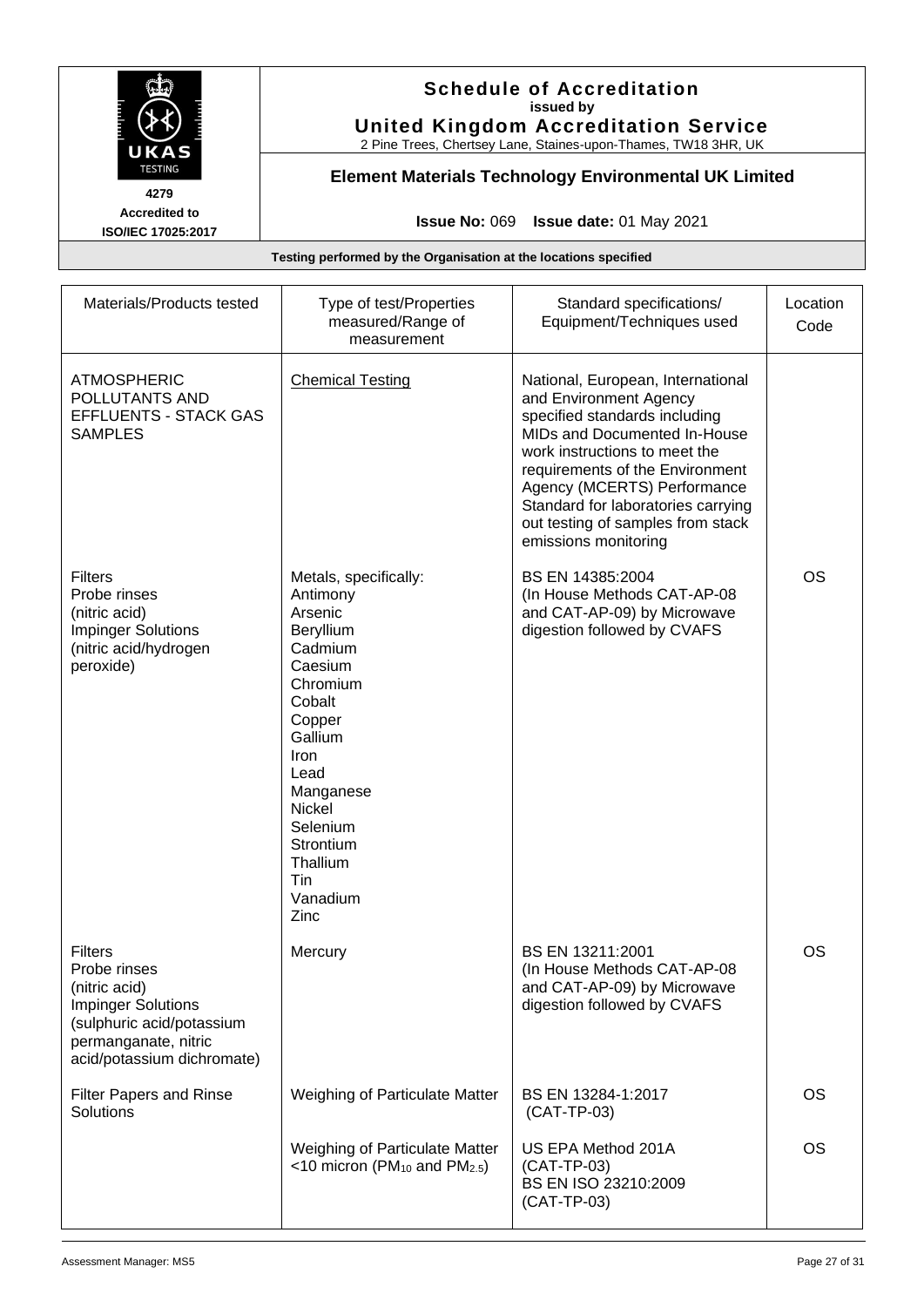

# **Schedule of Accreditation issued by United Kingdom Accreditation Service**

2 Pine Trees, Chertsey Lane, Staines-upon-Thames, TW18 3HR, UK

# **Element Materials Technology Environmental UK Limited**

**Issue No:** 069 **Issue date:** 01 May 2021

| Materials/Products tested                                                                | Type of test/Properties<br>measured/Range of<br>measurement | Standard specifications/<br>Equipment/Techniques used                                                                                                                                                                                                                                                                              | Location<br>Code |
|------------------------------------------------------------------------------------------|-------------------------------------------------------------|------------------------------------------------------------------------------------------------------------------------------------------------------------------------------------------------------------------------------------------------------------------------------------------------------------------------------------|------------------|
| <b>ATMOSPHERIC</b><br>POLLUTANTS AND<br><b>EFFLUENTS - STACK GAS</b><br>SAMPLES (cont'd) | Chemical Testing (cont'd)                                   | National, European, International<br>and Environment Agency<br>specified standards including<br>MIDs and Documented In-House<br>work instructions to meet the<br>requirements of the Environment<br>Agency (MCERTS) Performance<br>Standard for laboratories carrying<br>out testing of samples from stack<br>emissions monitoring |                  |
| <b>Impinger Solutions</b><br>(water)                                                     | Hydrogen Chloride                                           | BS EN 1911:2010 using lon<br>Chromatography analysis<br>(CAT-AP-01)                                                                                                                                                                                                                                                                | <b>OS</b>        |
| <b>Impinger Solutions</b><br>(sodium hydroxide)                                          | Hydrogen Fluoride                                           | BS ISO 15713:2006 (modified)<br>using Ion Chromatography<br>analysis<br>(CAT-AP-01)                                                                                                                                                                                                                                                | <b>OS</b>        |
| <b>Impinger Solutions</b><br>(hydrogen peroxide)                                         | <b>Sulphur Dioxide</b>                                      | BS EN 14791:2017 using lon<br>Chromatography analysis<br>$(CAT-AP-01)$                                                                                                                                                                                                                                                             | <b>OS</b>        |
| <b>Impinger Solutions</b><br>(water)                                                     | Formaldehyde                                                | <b>USEPA Method 316</b><br>(in-house method CAT-AP-05) by<br><b>UV/VIS Spectroscopy</b>                                                                                                                                                                                                                                            | <b>OS</b>        |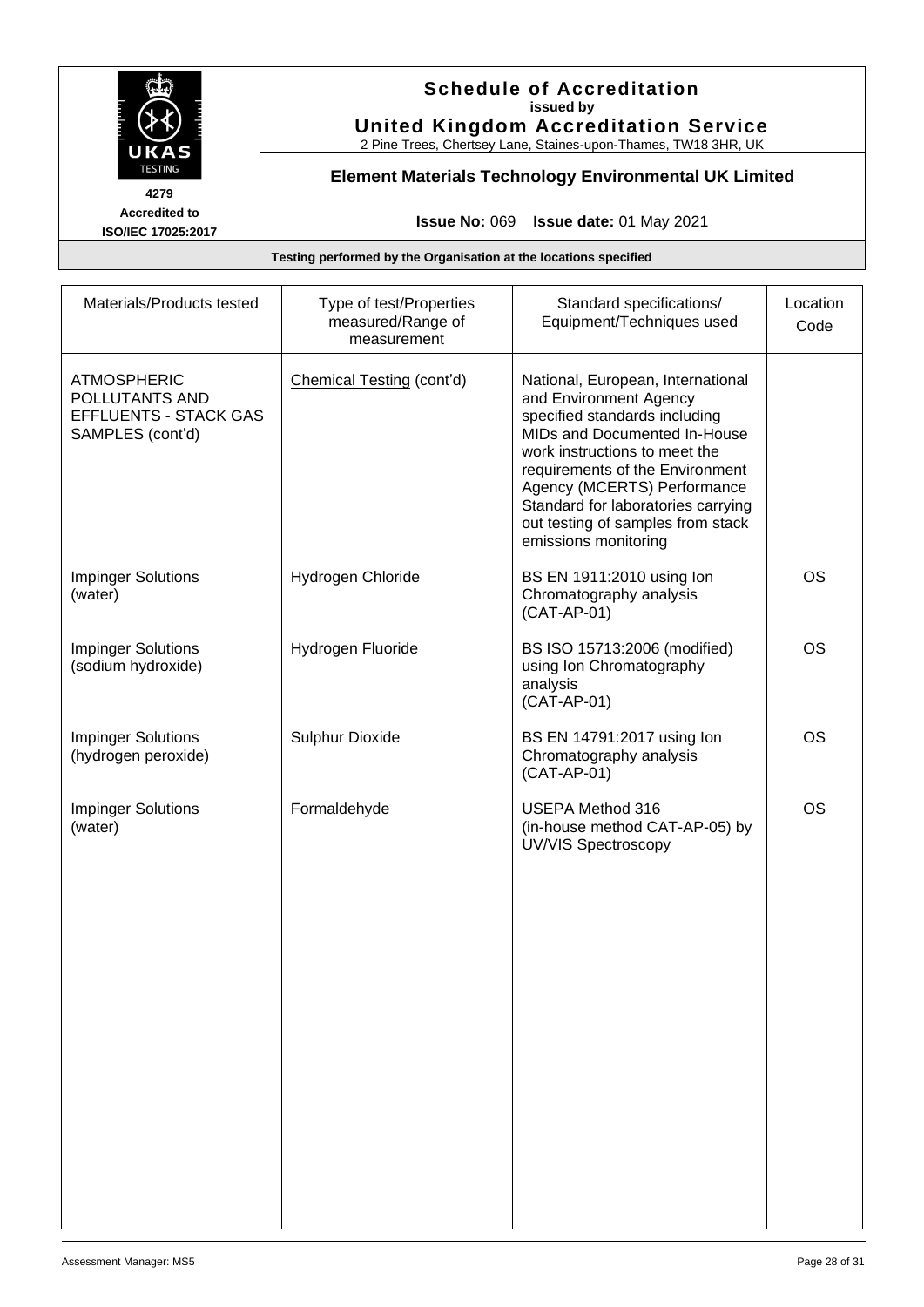

### **Schedule of Accreditation issued by United Kingdom Accreditation Service**

2 Pine Trees, Chertsey Lane, Staines-upon-Thames, TW18 3HR, UK

# **Element Materials Technology Environmental UK Limited**

**Issue No:** 069 **Issue date:** 01 May 2021

| Materials/Products tested                                                                | Type of test/Properties<br>measured/Range of<br>measurement                                                                                                                                                                              | Standard specifications/<br>Equipment/Techniques used                                                                                                  | Location<br>Code |
|------------------------------------------------------------------------------------------|------------------------------------------------------------------------------------------------------------------------------------------------------------------------------------------------------------------------------------------|--------------------------------------------------------------------------------------------------------------------------------------------------------|------------------|
| <b>ATMOSPHERIC</b><br>POLLUTANTS AND<br><b>EFFLUENTS - STACK GAS</b><br>SAMPLES (cont'd) | <b>Chemical Tests</b>                                                                                                                                                                                                                    | Documented In-House Methods<br>based on the following national,<br>international and other recognised<br>standards.                                    |                  |
| Probe Rinse Samples                                                                      | <b>Metals, specifically:</b><br>Antimony<br>Arsenic<br>Beryllium<br>Cadmium<br>Caesium<br>Chromium<br>Cobalt<br>Copper<br>Gallium<br>Iron<br>Lead<br>Manganese<br>Nickel<br>Selenium<br>Strontium<br>Thallium<br>Tin<br>Vanadium<br>Zinc | BS EN 14385:2004 (In House<br>Methods CAT-AP-07 and CAT-<br>AP-09) by Microwave Extraction<br>using HF & HNO <sub>3</sub> followed by<br><b>ICP-MS</b> | <b>OS</b>        |
| <b>Filter Samples</b>                                                                    | <b>Metals, specifically:</b><br>Antimony<br>Arsenic<br>Beryllium<br>Cadmium<br>Caesium<br>Chromium<br>Cobalt<br>Copper<br>Gallium<br>Iron<br>Lead<br>Manganese<br>Nickel<br>Selenium<br>Strontium<br>Thallium<br>Tin<br>Vanadium<br>Zinc | BS EN 14385:2004 (In House<br>Methods CAT-AP-07 and CAT-<br>AP-09) by Microwave Extraction<br>using HF& HNO <sub>3</sub> followed by ICP-<br><b>MS</b> | <b>OS</b>        |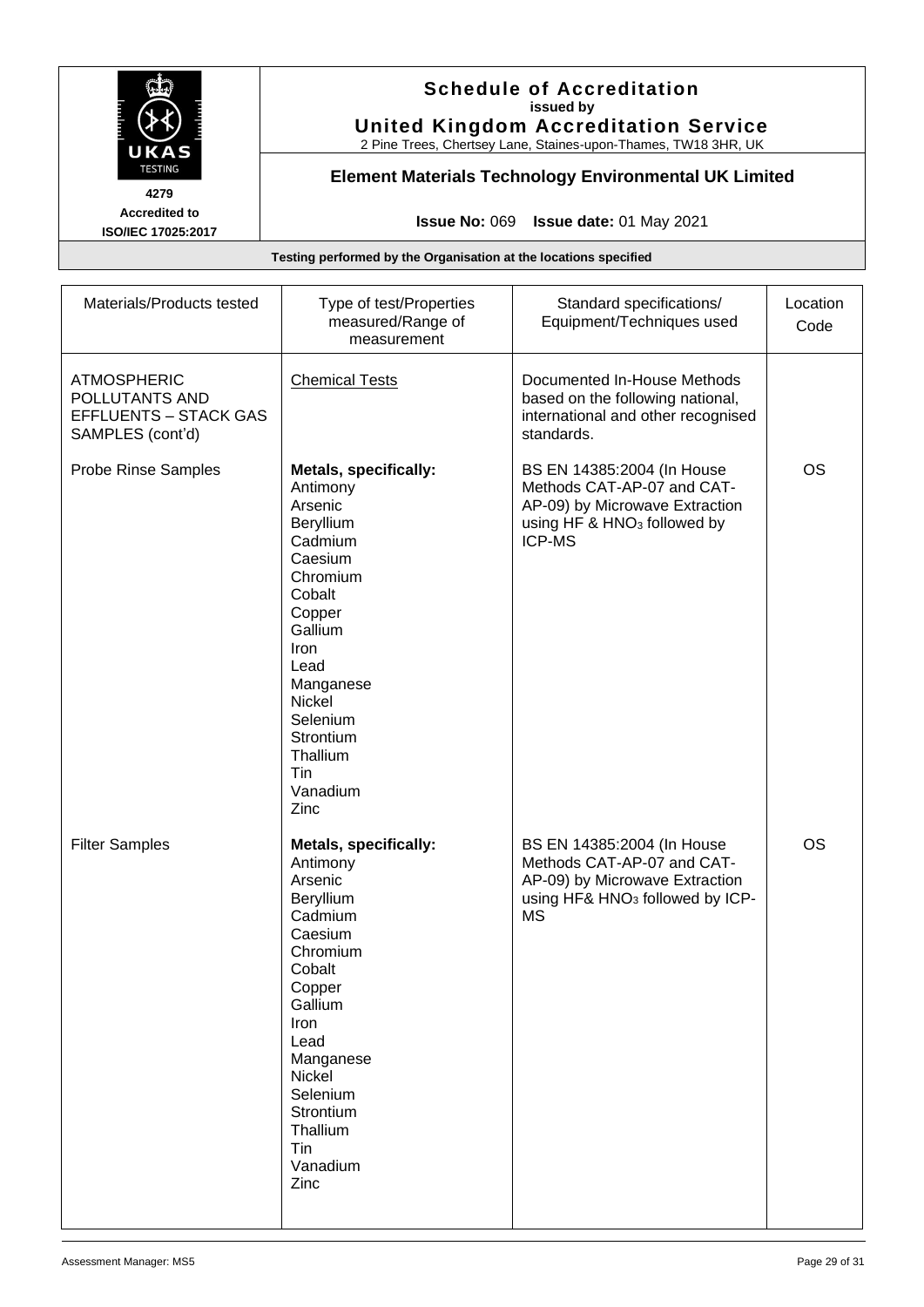

# **Schedule of Accreditation issued by United Kingdom Accreditation Service**

2 Pine Trees, Chertsey Lane, Staines-upon-Thames, TW18 3HR, UK

# **Element Materials Technology Environmental UK Limited**

**Issue No:** 069 **Issue date:** 01 May 2021

| Materials/Products tested                                                                | Type of test/Properties<br>measured/Range of<br>measurement                                                                                                                                                                              | Standard specifications/<br>Equipment/Techniques used                                                                       | Location<br>Code |
|------------------------------------------------------------------------------------------|------------------------------------------------------------------------------------------------------------------------------------------------------------------------------------------------------------------------------------------|-----------------------------------------------------------------------------------------------------------------------------|------------------|
| <b>ATMOSPHERIC</b><br>POLLUTANTS AND<br><b>EFFLUENTS - STACK GAS</b><br>SAMPLES (cont'd) | Chemical Tests (cont'd)                                                                                                                                                                                                                  | Documented In-House Methods<br>based on the following national,<br>international and other recognised<br>standards          |                  |
| Impinger Solutions /<br><b>Absorption Samples</b>                                        | <b>Metals, specifically:</b><br>Antimony<br>Arsenic<br>Beryllium<br>Cadmium<br>Caesium<br>Chromium<br>Cobalt<br>Copper<br>Gallium<br>Iron<br>Lead<br>Manganese<br>Nickel<br>Selenium<br>Strontium<br>Thallium<br>Tin<br>Vanadium<br>Zinc | BS EN 14385:2004 (In House<br>Method CAT-AP-07 by ICP-MS                                                                    | <b>OS</b>        |
| Probe Rinse Samples                                                                      | Mercury                                                                                                                                                                                                                                  | BS EN 13211:2001 by Microwave<br>Extraction using HF & HNO <sub>3</sub><br>followed by CVAFS (In House<br>Method CAT-AP-08) | <b>OS</b>        |
| <b>Filter Samples</b>                                                                    | Mercury                                                                                                                                                                                                                                  | BS EN 13211:2001 by Microwave<br>Extraction using HF & HNO <sub>3</sub><br>followed by CVAFS (In House<br>Method CAT-AP-08) | <b>OS</b>        |
| Impinger / Absorption<br>Samples                                                         | Mercury                                                                                                                                                                                                                                  | BS EN 13211:2001 by CVAFS (In<br>House Method CAT-AP-08)                                                                    | <b>OS</b>        |
| <b>Impinger Solutions</b><br>(hydrogen peroxide)                                         | <b>Sulphur Dioxide</b>                                                                                                                                                                                                                   | BS EN 14791:2017 using lon<br>Chromatography analysis<br>(CAT-AP-01)                                                        | <b>OS</b>        |
| <b>Impinger Solutions</b><br>(sodium hydroxide)                                          | Hydrogen Fluoride                                                                                                                                                                                                                        | BS ISO 15713:2006 (modified)<br>using Ion Chromatography<br>analysis<br>$(CAT-AP-01)$                                       | <b>OS</b>        |